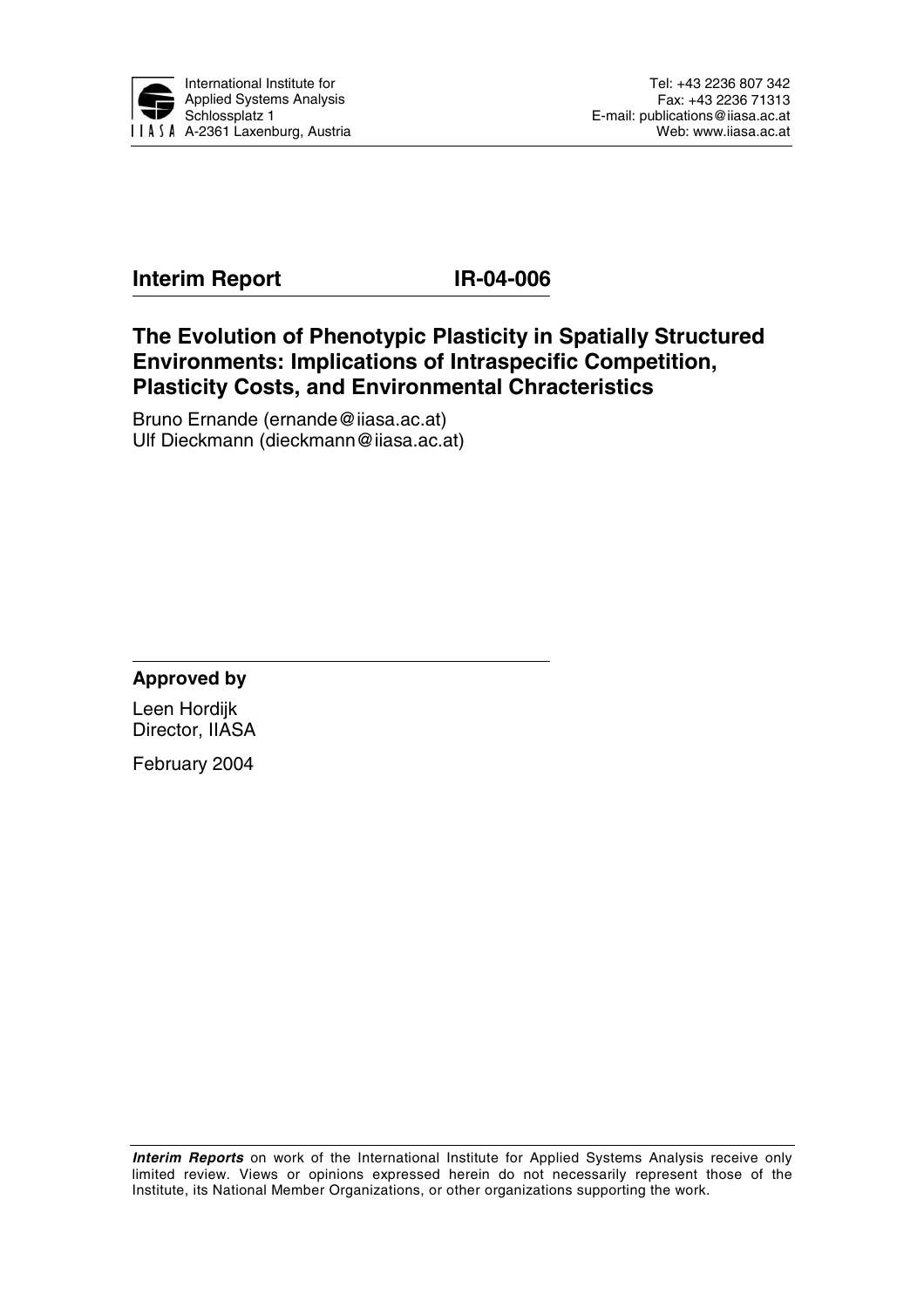# **IIASA STUDIES IN ADAPTIVE DYNAMICS NO. 81**



The Adaptive Dynamics Network at IIASA fosters the development of new mathematical and conceptual techniques for understanding the evolution of complex adaptive systems.

Focusing on these long-term implications of adaptive processes in systems of limited growth, the Adaptive Dynamics Network brings together scientists and institutions from around the world with IIASA acting as the central node.

Scientific progress within the network is collected in the IIASA Studies in Adaptive Dynamics series.

No. 1 Metz JAJ, Geritz SAH, Meszéna G, Jacobs FJA, van Heerwaarden JS: *Adaptive Dynamics: A Geometrical Study of the Consequences of Nearly Faithful Reproduction.* IIASA Working Paper WP-95-099 (1995). van Strien SJ, Verduyn Lunel SM (eds): Stochastic and Spatial Structures of Dynamical Systems, Proceedings of the Royal Dutch Academy of Science (KNAW Verhandelingen), North Holland, Amsterdam, pp. 183-231 (1996).

No. 2 Dieckmann U, Law R: *The Dynamical Theory of Coevolution: A Derivation from Stochastic Ecological Processes.* IIASA Working Paper WP-96-001 (1996). Journal of Mathematical Biology 34:579-612 (1996).

No. 3 Dieckmann U, Marrow P, Law R: *Evolutionary Cycling of Predator-Prey Interactions: Population Dynamics and the Red Queen.* IIASA Preprint (1995). Journal of Theoretical Biology 176:91-102 (1995).

No. 4 Marrow P, Dieckmann U, Law R: *Evolutionary Dynamics of Predator-Prey Systems: An Ecological Perspective.* IIASA Working Paper WP-96-002 (1996). Journal of Mathematical Biology 34:556-578 (1996).

No. 5 Law R, Marrow P, Dieckmann U: *On Evolution under Asymmetric Competition.* IIASA Working Paper WP-96-003 (1996). Evolutionary Ecology 11:485-501 (1997).

No. 6 Metz JAJ, Mylius SD, Diekmann O: *When Does Evolution Optimize? On the Relation Between Types of Density Dependence and Evolutionarily Stable Life History Parameters.* IIASA Working Paper WP-96-004 (1996).

No. 7 Ferrière R, Gatto M: *Lyapunov Exponents and the Mathematics of Invasion in Oscillatory or Chaotic Populations.* Theoretical Population Biology 48:126-171 (1995).

No. 8 Ferrière R, Fox GA: *Chaos and Evolution.* IIASA Preprint (1996). Trends in Ecology and Evolution 10:480- 485 (1995).

No. 9 Ferrière R, Michod RE: *The Evolution of Cooperation in Spatially Heterogeneous Populations.* IIASA Working Paper WP-96-029 (1996). The American Naturalist 147:692- 717 (1996).

No. 10 van Dooren TJM, Metz JAJ: *Delayed Maturation in Temporally Structured Populations with Non-Equilibrium Dynamics.* IIASA Working Paper WP-96-070 (1996). Journal of Evolutionary Biology 11:41-62 (1998).

No. 11 Geritz SAH, Metz JAJ, Kisdi É, Meszéna G: *The Dynamics of Adaptation and Evolutionary Branching.* IIASA Working Paper WP-96-077 (1996). Physical Review Letters 78:2024-2027 (1997).

No. 12 Geritz SAH, Kisdi É, Meszéna G, Metz JAJ: *Evolutionary Singular Strategies and the Adaptive Growth and Branching of the Evolutionary Tree.* IIASA Working Paper WP-96-114 (1996). Evolutionary Ecology 12:35-57 (1998).

No. 13 Heino M, Metz JAJ, Kaitala V: *Evolution of Mixed Maturation Strategies in Semelparous Life-Histories: The Crucial Role of Dimensionality of Feedback Environment.* IIASA Working Paper WP-96-126 (1996). Philosophical Transactions of the Royal Society of London Series B 352:1647-1655 (1997).

No. 14 Dieckmann U: *Can Adaptive Dynamics Invade?* IIASA Working Paper WP-96-152 (1996). Trends in Ecology and Evolution 12:128-131 (1997).

No. 15 Meszéna G, Czibula I, Geritz SAH: *Adaptive Dynamics in a 2-Patch Environment: A Simple Model for Allopatric and Parapatric Speciation.* IIASA Interim Report IR-97-001 (1997). Journal of Biological Systems 5:265-284 (1997).

No. 16 Heino M, Metz JAJ, Kaitala V: *The Enigma of Frequency-Dependent Selection.* IIASA Interim Report IR-97-061 (1997). Trends in Ecology and Evolution 13:367-370 (1998).

No. 17 Heino M: *Management of Evolving Fish Stocks.* IIASA Interim Report IR-97-062 (1997). Canadian Journal of Fisheries and Aquatic Sciences 55:1971-1982 (1998).

No. 18 Heino M: *Evolution of Mixed Reproductive Strategies in Simple Life-History Models.* IIASA Interim Report IR-97- 063 (1997).

No. 19 Geritz SAH, van der Meijden E, Metz JAJ: *Evolutionary Dynamics of Seed Size and Seedling Competitive Ability.* IIASA Interim Report IR-97-071 (1997). Theoretical Population Biology 55:324-343 (1999).

No. 20 Galis F, Metz JAJ: *Why Are There So Many Cichlid Species? On the Interplay of Speciation and Adaptive Radiation.* IIASA Interim Report IR-97-072 (1997). Trends in Ecology and Evolution 13:1-2 (1998).

No. 21 Boerlijst MC, Nowak MA, Sigmund K: *Equal Pay for all Prisoners/ The Logic of Contrition.* IIASA Interim Report IR-97-073 (1997). American Mathematical Society Monthly 104:303-307 (1997). Journal of Theoretical Biology 185:281-293 (1997).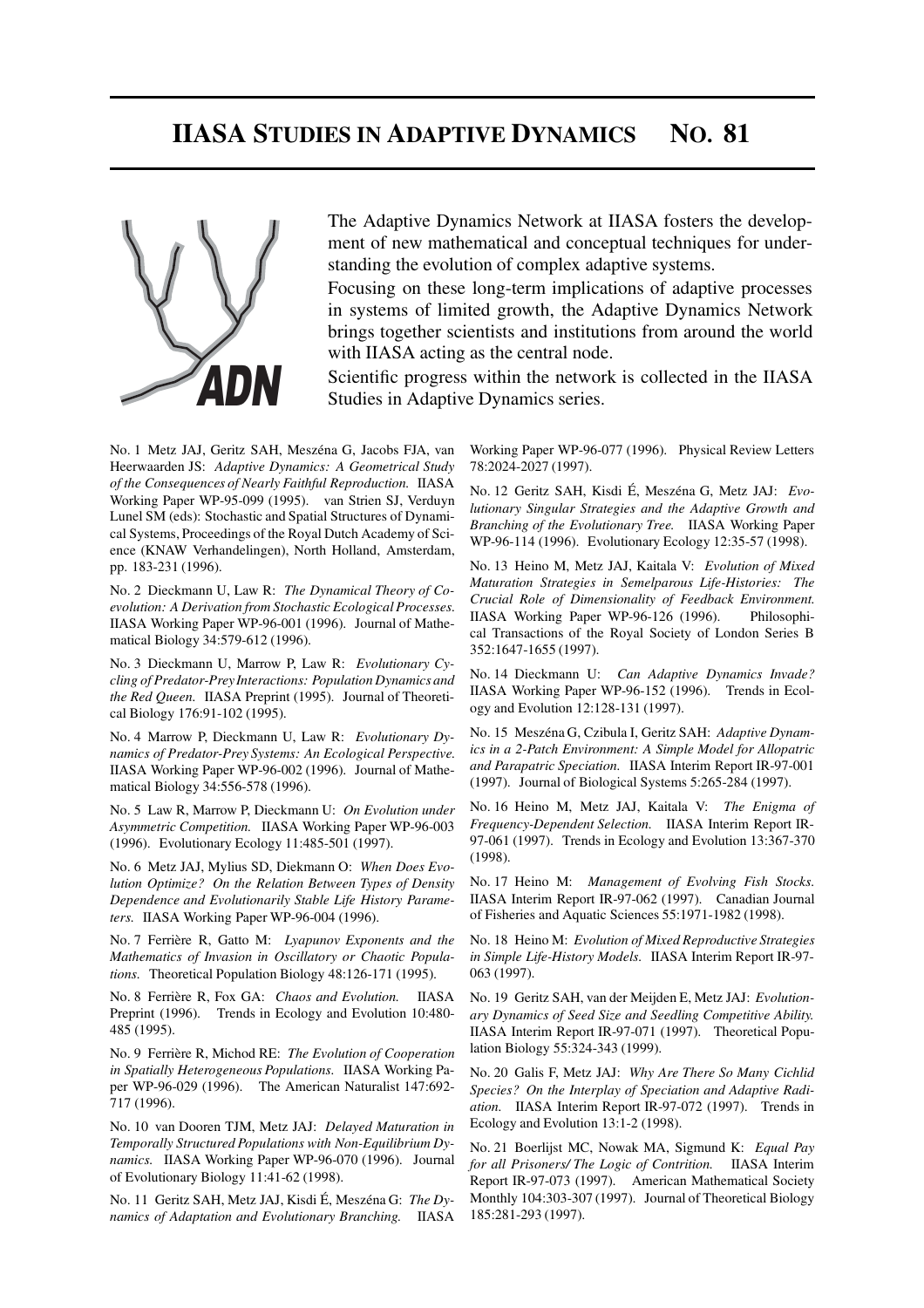No. 22 Law R, Dieckmann U: *Symbiosis Without Mutualism and the Merger of Lineages in Evolution.* IIASA Interim Report IR-97-074 (1997). Proceedings of the Royal Society of London Series B 265:1245-1253 (1998).

No. 23 Klinkhamer PGL, de Jong TJ, Metz JAJ: *Sex and Size in Cosexual Plants.* IIASA Interim Report IR-97-078 (1997). Trends in Ecology and Evolution 12:260-265 (1997).

No. 24 Fontana W, Schuster P: *Shaping Space: The Possible and the Attainable in RNA Genotype-Phenotype Mapping.* IIASA Interim Report IR-98-004 (1998). Journal of Theoretical Biology 194:491-515 (1998).

No. 25 Kisdi É, Geritz SAH: *Adaptive Dynamics in Allele Space: Evolution of Genetic Polymorphism by Small Mutations in a HeterogeneousEnvironment.* IIASA Interim Report IR-98-038 (1998). Evolution 53:993-1008 (1999).

No. 26 Fontana W, Schuster P: *Continuity in Evolution: On the Nature of Transitions.* IIASA Interim Report IR-98-039 (1998). Science 280:1451-1455 (1998).

No. 27 Nowak MA, Sigmund K: *Evolution of Indirect Reciprocity by Image Scoring/ The Dynamics of Indirect Reciprocity.* IIASA Interim Report IR-98-040 (1998). Nature 393:573-577 (1998). Journal of Theoretical Biology 194:561- 574 (1998).

No. 28 Kisdi É: *Evolutionary Branching Under Asymmetric Competition.* IIASA Interim Report IR-98-045 (1998). Journal of Theoretical Biology 197:149-162 (1999).

No. 29 Berger U: *Best Response Adaptation for Role Games.* IIASA Interim Report IR-98-086 (1998).

No. 30 van Dooren TJM: *The Evolutionary Ecology of Dominance-Recessivity.* IIASA Interim Report IR-98-096 (1998). Journal of Theoretical Biology 198:519-532 (1999).

No. 31 Dieckmann U, O'Hara B, Weisser W: *The Evolutionary Ecology of Dispersal.* IIASA Interim Report IR-98-108 (1998). Trends in Ecology and Evolution 14:88-90 (1999).

No. 32 Sigmund K: *Complex Adaptive Systems and the Evolution of Reciprocation.* IIASA Interim Report IR-98-100 (1998). Ecosystems 1:444-448 (1998).

No. 33 Posch M, Pichler A, Sigmund K: *The Efficiency of Adapting Aspiration Levels.* IIASA Interim Report IR-98- 103 (1998). Proceedings of the Royal Society London Series B 266:1427-1435 (1999).

No. 34 Mathias A, Kisdi É: *Evolutionary Branching and Coexistence of Germination Strategies.* IIASA Interim Report IR-99-014 (1999).

No. 35 Dieckmann U, Doebeli M: *On the Origin of Species by Sympatric Speciation.* IIASA Interim Report IR-99-013 (1999). Nature 400:354-357 (1999).

No. 36 Metz JAJ, Gyllenberg M: *How Should We Define Fitness in Structured Metapopulation Models? Including an Application to the Calculation of Evolutionarily Stable Dispersal Strategies.* IIASA Interim Report IR-99-019 (1999). Proceedings of the Royal Society of London Series B 268:499- 508 (2001).

No. 37 Gyllenberg M, Metz JAJ: *On Fitness in Structured Metapopulations.* IIASA Interim Report IR-99-037 (1999). Journal of Mathematical Biology 43:545-560 (2001).

No. 38 Meszéna G, Metz JAJ: *Species Diversity and Population Regulation: The Importance of Environmental Feedback Dimensionality.* IIASA Interim Report IR-99-045 (1999).

No. 39 Kisdi É, Geritz SAH: *Evolutionary Branching and Sympatric Speciation in Diploid Populations.* IIASA Interim Report IR-99-048 (1999).

No. 40 Ylikarjula J, Heino M, Dieckmann U: *Ecology and Adaptation of Stunted Growth in Fish.* IIASA Interim Report IR-99-050 (1999). Evolutionary Ecology 13:433-453 (1999).

No. 41 Nowak MA, Sigmund K: *Games on Grids.* IIASA Interim Report IR-99-038 (1999). Dieckmann U, Law R, Metz JAJ (eds): The Geometry of Ecological Interactions: Simplifying Spatial Complexity, Cambridge University Press, Cambridge, UK, pp. 135-150 (2000).

No. 42 Ferrière R, Michod RE: *Wave Patterns in Spatial Games and the Evolution of Cooperation.* IIASA Interim Report IR-99-041 (1999). Dieckmann U, Law R, Metz JAJ (eds): The Geometry of Ecological Interactions: Simplifying Spatial Complexity, Cambridge University Press, Cambridge, UK, pp. 318-332 (2000).

No. 43 Kisdi É, Jacobs FJA, Geritz SAH: *Red Queen Evolution by Cycles of Evolutionary Branching and Extinction.* IIASA Interim Report IR-00-030 (2000). Selection 2:161- 176 (2001).

No. 44 Meszéna G, Kisdi É, Dieckmann U, Geritz SAH, Metz JAJ: *Evolutionary Optimisation Models and Matrix Games in the Unified Perspective of Adaptive Dynamics.* IIASA Interim Report IR-00-039 (2000). Selection 2:193-210 (2001).

No. 45 Parvinen K, Dieckmann U, Gyllenberg M, Metz JAJ: *Evolution of Dispersal in Metapopulations with Local Density Dependence and Demographic Stochasticity.* IIASA Interim Report IR-00-035 (2000). Journal of Evolutionary Biology 16:143-153 (2003).

No. 46 Doebeli M, Dieckmann U: *Evolutionary Branching and Sympatric Speciation Caused by Different Types of Ecological Interactions.* IIASA Interim Report IR-00-040 (2000). The American Naturalist 156:S77-S101 (2000).

No. 47 Heino M, Hanski I: *Evolution of Migration Rate in a Spatially Realistic Metapopulation Model.* IIASA Interim Report IR-00-044 (2000). The American Naturalist 157:495- 511 (2001).

No. 48 Gyllenberg M, Parvinen K, Dieckmann U: *Evolutionary Suicide and Evolution of Dispersalin Structured Metapopulations.* IIASA Interim Report IR-00-056 (2000). Journal of Mathematical Biology 45:79-105 (2002).

No. 49 van Dooren TJM: *The Evolutionary Dynamics of Direct Phenotypic Overdominance: Emergence Possible, Loss Probable.* IIASA Interim Report IR-00-048 (2000). Evolution 54: 1899-1914 (2000).

No. 50 Nowak MA, Page KM, Sigmund K: *Fairness Versus Reason in the Ultimatum Game.* IIASA Interim Report IR-00-57 (2000). Science 289:1773-1775 (2000).

No. 51 de Feo O, Ferrière R: *Bifurcation Analysis of Population Invasion: On-Off Intermittency and Basin Riddling.* IIASA Interim Report IR-00-074 (2000). International Journal of Bifurcation and Chaos 10:443-452 (2000).

No. 52 Heino M, Laaka-Lindberg S: *Clonal Dynamics and Evolution of Dormancy in the Leafy Hepatic Lophozia Silvicola.* IIASA Interim Report IR-01-018 (2001). Oikos 94:525-532 (2001).

No. 53 Sigmund K, Hauert C, Nowak MA: *Reward and Punishment in Minigames.* IIASA Interim Report IR-01-031 (2001). Proceedings of the National Academy of Sciences of the USA 98:10757-10762 (2001).

No. 54 Hauert C, De Monte S, Sigmund K, Hofbauer J: *Oscillations in Optional Public Good Games.* IIASA Interim Report IR-01-036 (2001).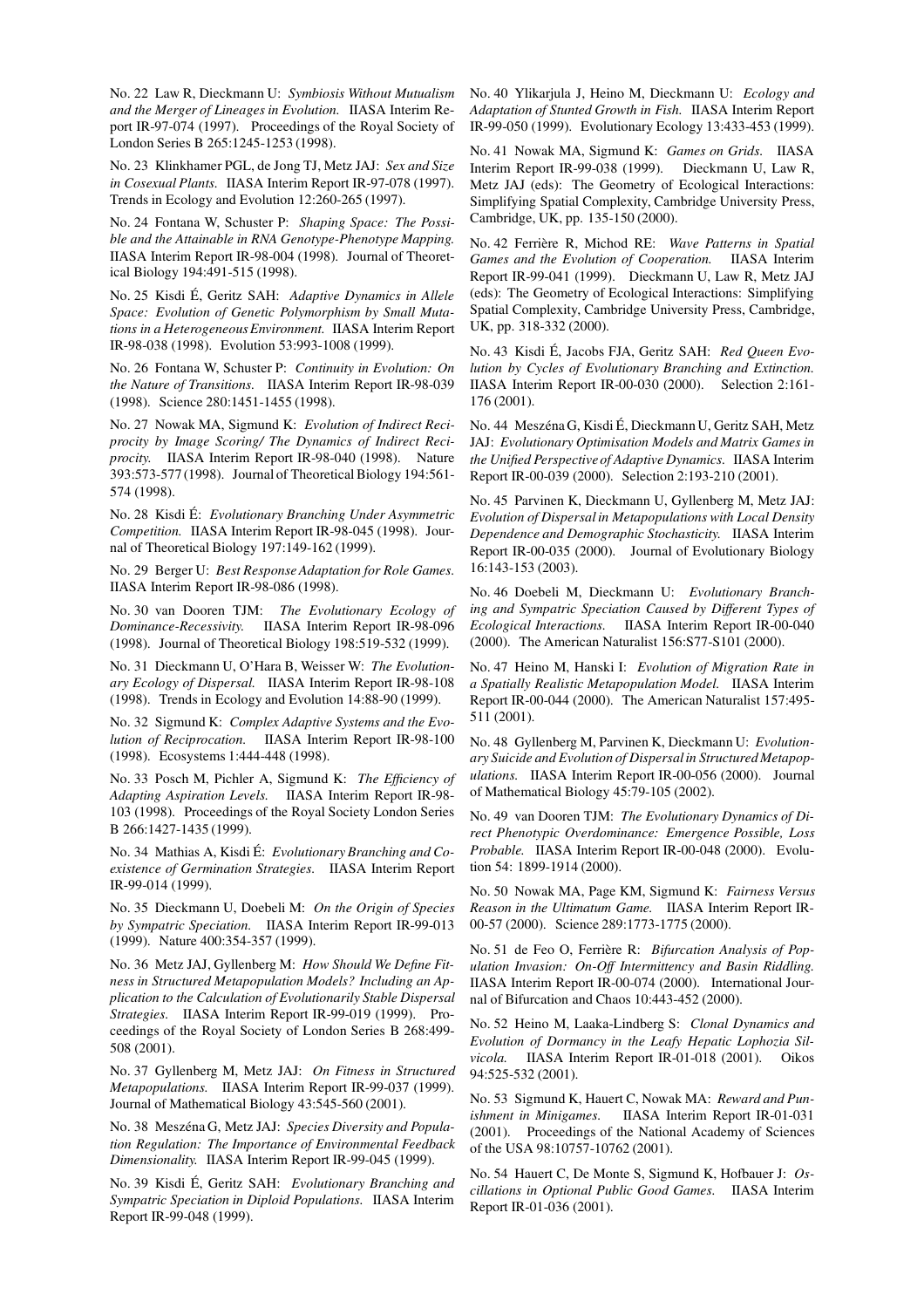No. 55 Ferrière R, Le Galliard J: *Invasion Fitness and Adaptive Dynamics in Spatial Population Models.* IIASA Interim Report IR-01-043 (2001). Clobert J, Dhondt A, Danchin E, Nichols J (eds): Dispersal, Oxford University Press, pp. 57-79 (2001).

No. 56 de Mazancourt C, Loreau M, Dieckmann U: *Can the Evolution of Plant Defense Lead to Plant-Herbivore Mutualism.* IIASA Interim Report IR-01-053 (2001). The American Naturalist 158: 109-123 (2001).

No. 57 Claessen D, Dieckmann U: *Ontogenetic Niche Shifts and Evolutionary Branching in Size-Structured Populations.* IIASA Interim Report IR-01-056 (2001). Evolutionary Ecology Research 4:189-217 (2002).

No. 58 Brandt H: *Correlation Analysis of Fitness Landscapes.* IIASA Interim Report IR-01-058 (2001).

No. 59 Dieckmann U: *Adaptive Dynamics of Pathogen-Host Interacations.* IIASA Interim Report IR-02-007 (2002). Dieckmann U, Metz JAJ, Sabelis MW, Sigmund K (eds): Adaptive Dynamics of Infectious Diseases: In Pursuit of Virulence Management, Cambridge University Press, Cambridge, UK, pp. 39-59 (2002).

No. 60 Nowak MA, Sigmund K: *Super- and Coinfection: The Two Extremes.* IIASA Interim Report IR-02-008 (2002). Dieckmann U, Metz JAJ, Sabelis MW, Sigmund K (eds): Adaptive Dynamics of Infectious Diseases: In Pursuit of Virulence Management, Cambridge University Press, Cambridge, UK, pp. 124-137 (2002).

No. 61 Sabelis MW, Metz JAJ: *Perspectives for Virulence Management: Relating Theory to Experiment.* IIASA Interim Report IR-02-009 (2002). Dieckmann U, Metz JAJ, Sabelis MW, Sigmund K (eds): Adaptive Dynamics of Infectious Diseases: In Pursuit of Virulence Management, Cambridge University Press, Cambridge, UK, pp. 379-398 (2002).

No. 62 Cheptou P, Dieckmann U: *The Evolution of Self-Fertilization in Density-Regulated Populations .* IIASA Interim Report IR-02-024 (2002). Proceedings of the Royal Society of London Series B 269:1177-1186 (2002).

No. 63 Bürger R: *Additive Genetic Variation Under Intraspecific Competition and Stabilizing Selection: A Two-Locus Study.* IIASA Interim Report IR-02-013 (2002). Theoretical Population Biology 61:197-213 (2002).

No. 64 Hauert C, De Monte S, Hofbauer J, Sigmund K: *Volunteering as Red Queen Mechanism for Co-operation in Public Goods Games.* IIASA Interim Report IR-02-041 (2002). Science 296:1129-1132 (2002).

No. 65 Dercole F, Ferrière R, Rinaldi S: *Ecological Bistability and Evolutionary Reversals under Asymmetrical Competition.* IIASA Interim Report IR-02-053 (2002). Evolution 56:1081-1090 (2002).

No. 66 Dercole F, Rinaldi S: *Evolution of Cannibalistic Traits: Scenarios Derived from Adaptive Dynamics.* IIASA Interim Report IR-02-054 (2002). Theoretical Population Biology 62:365-374 (2002).

No. 67 Bürger R, Gimelfarb A: *Fluctuating Environments and the Role of Mutation in Maintaining Quantitative Genetic Variation.* IIASA Interim Report IR-02-058 (2002). Genetical Research 80:31-46 (2002).

No. 68 Bürger R: *On a Genetic Model of Intraspecific Competition and Stabilizing Selection.* IIASA Interim Report IR-02-062 (2002). Amer. Natur. 160:661-682 (2002).

No. 69 Doebeli M, Dieckmann U: *Speciation Along Environmental Gradients.* IIASA Interim Report IR-02-079 (2002). Nature 421:259-264 (2003).

No. 70 Dercole F, Irisson J, Rinaldi S: *Bifurcation Analysis of a Prey-Predator Coevolution Model.* IIASA Interim Report IR-02-078 (2002). SIAM Journal on Applied Mathematics 63:1378-1391 (2003).

No. 71 Le Galliard J, Ferrière R, Dieckmann U: *The Adaptive Dynamics of Altruism in Spatially HeterogeneousPopulations.* IIASA Interim Report IR-03-006 (2003). Evolution 57:1-17 (2003).

No. 72 Taborsky B, Dieckmann U, Heino M: *Unexpected Discontinuities in Life-History Evolution under Size-Dependent Mortality.* IIASA Interim Report IR-03-004 (2003). Proceedings of the Royal Society of London Series B 270:713-721 (2003).

No. 73 Gardmark A, Dieckmann U, Lundberg P: *Life-History Evolution in Harvested Populations: The Role of Natural Predation.* IIASA Interim Report IR-03-008 (2003). Evolutionary Ecology Research 5:239-257 (2003).

No. 74 Mizera F, Meszéna G: *Spatial Niche Packing, Character Displacement and Adaptive Speciation Along an Environmental Gradient.* IIASA Interim Report IR-03-062 (2003). Evolutionary Ecology Research 5: 363-382 (2003).

No. 75 Dercole F: *Remarks on Branching-Extinction Evolutionary Cycles.* IIASA Interim Report IR-03-075 (2003). Journal of Mathematical Biology 47: 569-580 (2003).

No. 76 Hofbauer J, Sigmund K: *Evolutionary Game Dynamics.* IIASA Interim Report IR-03-078 (2003). Bulletin of the American Mathematical Society 40: 479-519 (2003).

No. 77 Ernande B, Dieckmann U, Heino M: *Adaptive Changes in Harvested Populations: Plasticity and Evolution of Age and Size at Maturation.* IIASA Interim Report IR-03- 058 (2003).

No. 78 Hanski I, Heino M: *Metapopulation-Level Adaptation of Insect Host Plant Preference and Extinction-Colonization Dynamics in Heterogeneous Landscapes.* IIASA Interim Report IR-03-028 (2003). Theoretical Population Biology 63:309-338 (2003).

No. 79 van Doorn G, Dieckmann U, Weissing FJ: *Sympatric Speciation by Sexual Selection: A Critical Re-Evaluation.* IIASA Interim Report IR-04-003 (2004).

No. 80 Egas M, Dieckmann U, Sabelis MW: *Evolution Restricts the Coexistence of Specialists and Generalists - the Role of Trade-off Structure.* IIASA Interim Report IR-04-004 (2004).

No. 81 Ernande B, Dieckmann U: *The Evolution of Phenotypic Plasticity in Spatially Structured Environments: Implications of Intraspecific Competition, Plasticity Costs, and Environmental Characteristics.* IIASA Interim Report IR-04-006 (2004). Journal of Evolutionary Biology (2004).

Issues of the IIASA Studies in Adaptive Dynamics series can be obtained at www.iiasa.ac.at/Research/ADN/Series.html or by writing to adn@iiasa.ac.at.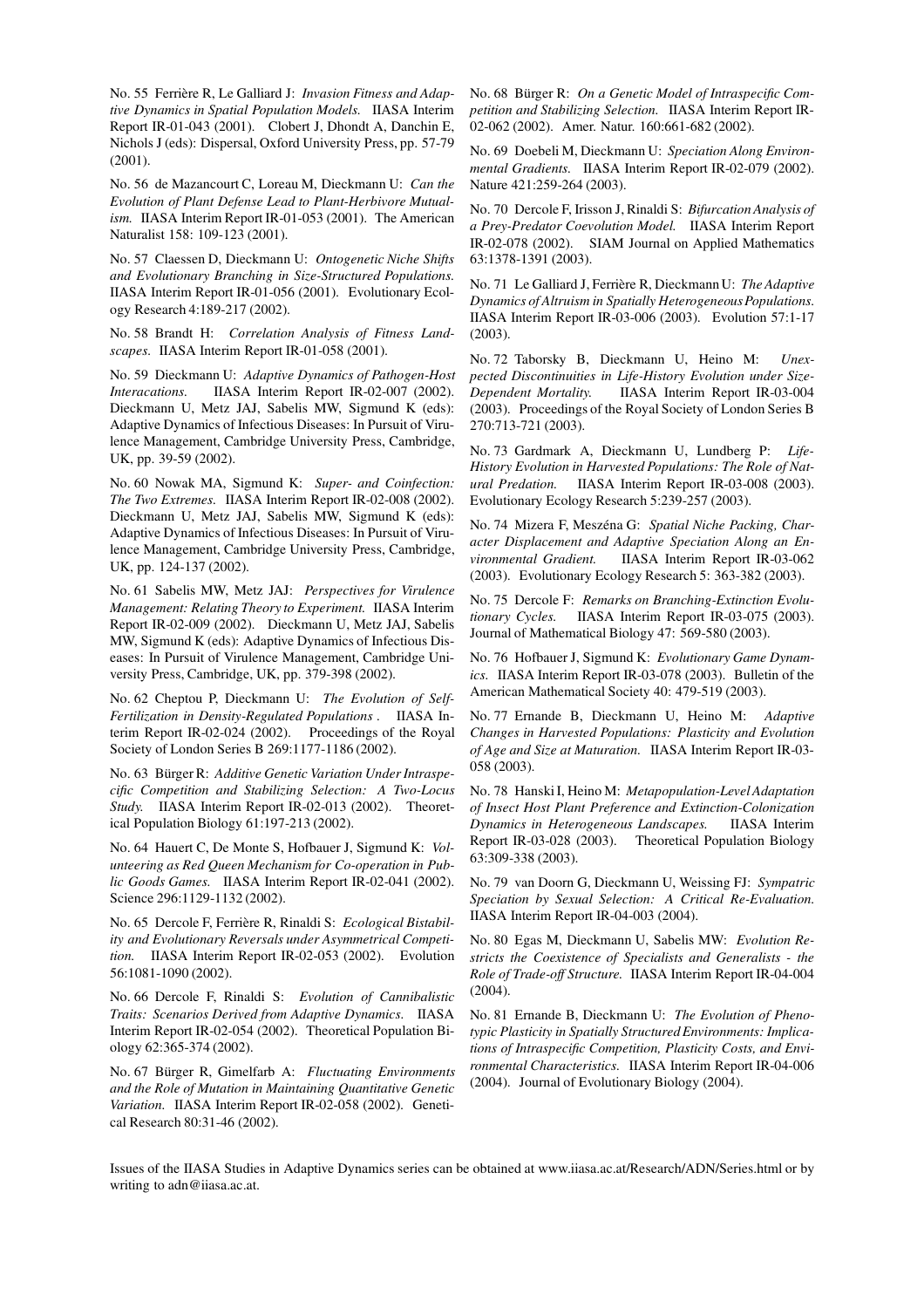# **Contents**

| Outcomes of reaction norm evolution: trading perfect matching against cost                                                                                  |
|-------------------------------------------------------------------------------------------------------------------------------------------------------------|
| Maintenance and production costs of phenotypic plasticity: Are evolutionarily<br>singular reaction norms better matched to frequent environmental types? 15 |
|                                                                                                                                                             |
| Struggle for life: Better matching under high sensitivity to phenotypic maladaptation                                                                       |
|                                                                                                                                                             |
| Individual interactions, frequency-dependent selection, and reaction norm evolution                                                                         |
| Costs of phenotypic plasticity and their interaction with the frequency of                                                                                  |
|                                                                                                                                                             |
|                                                                                                                                                             |
|                                                                                                                                                             |
|                                                                                                                                                             |
|                                                                                                                                                             |
|                                                                                                                                                             |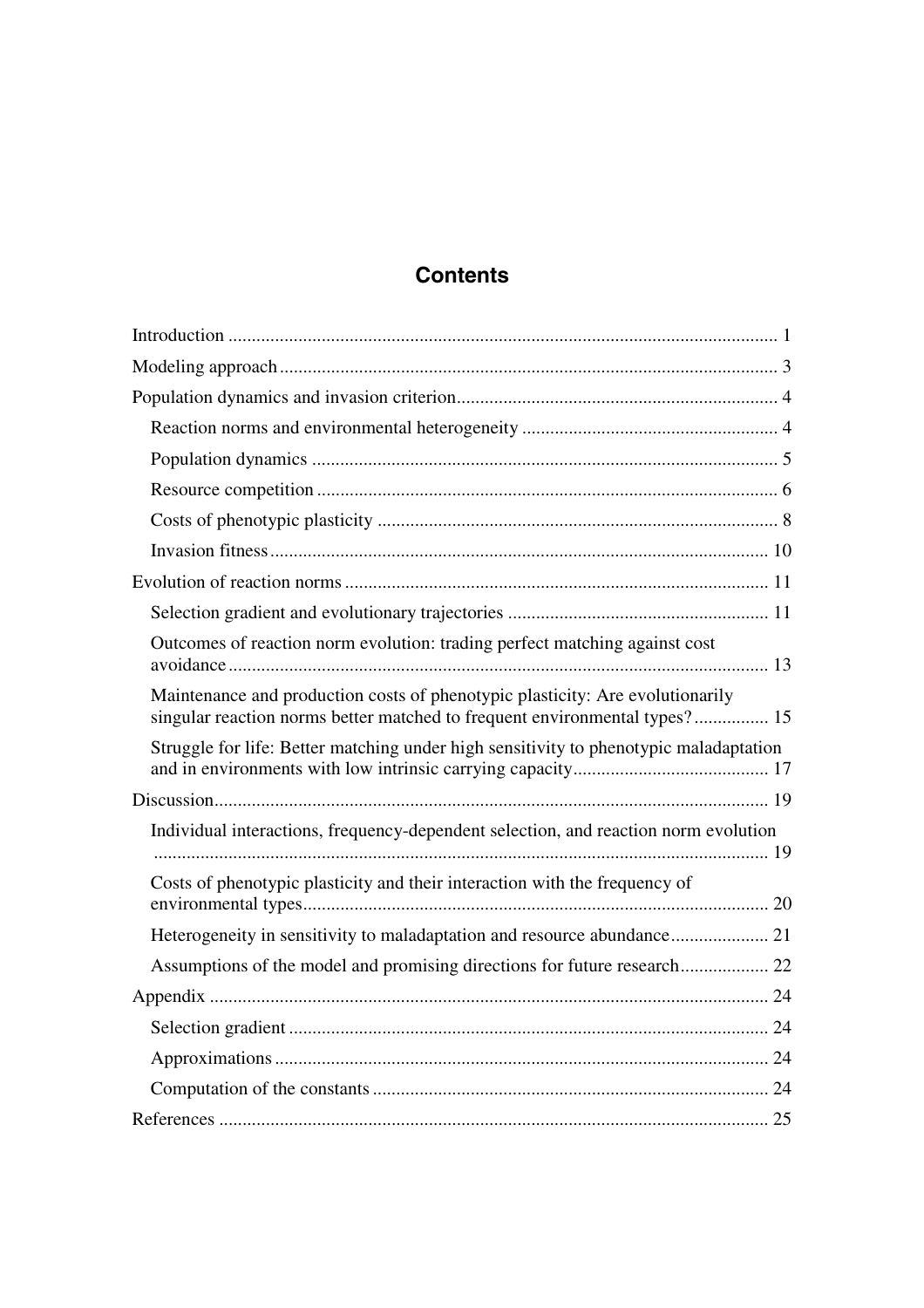## **Abstract**

We model the evolution of reaction norms focusing on three aspects: frequencydependent selection arising from resource competition, maintenance and production costs of phenotypic plasticity, and three characteristics of environmental heterogeneity (frequency of environments, their intrinsic carrying capacity, and the sensitivity to phenotypic maladaptation in these environments). We show that (i) reaction norms evolve so as to trade adaptation for acquiring resources against cost avoidance; (ii) maintenance costs cause reaction norms to better adapt to frequent rather than to infrequent environments, whereas production costs do not; and (iii) evolved reaction norms confer better adaptation to environments with low rather than with high intrinsic carrying capacity. The two lasts findings contradict earlier theoretical results and originate from two previously unexplored features that are included in our model. First, production costs of phenotypic plasticity are only incurred when a given phenotype is actually produced. Therefore, they are proportional to the frequency of environments, and these frequencies thus affect the selection pressure to avoid costs just as much as the selection pressure to improve adaptation. This prevents the frequency of environments to affect the evolving reaction norm. Second, our model describes the evolution of plasticity for a phenotype determining an individual's capability to acquire resources, and thus its realized carrying capacity. When individuals are distributed randomly across environments, they cannot avoid experiencing environments with intrinsically low carrying capacity. Since selection pressures arising from the need to improve adaptation are stronger under such extreme conditions than under mild ones, better adaptation to environments with low rather than with high intrinsic carrying capacity results.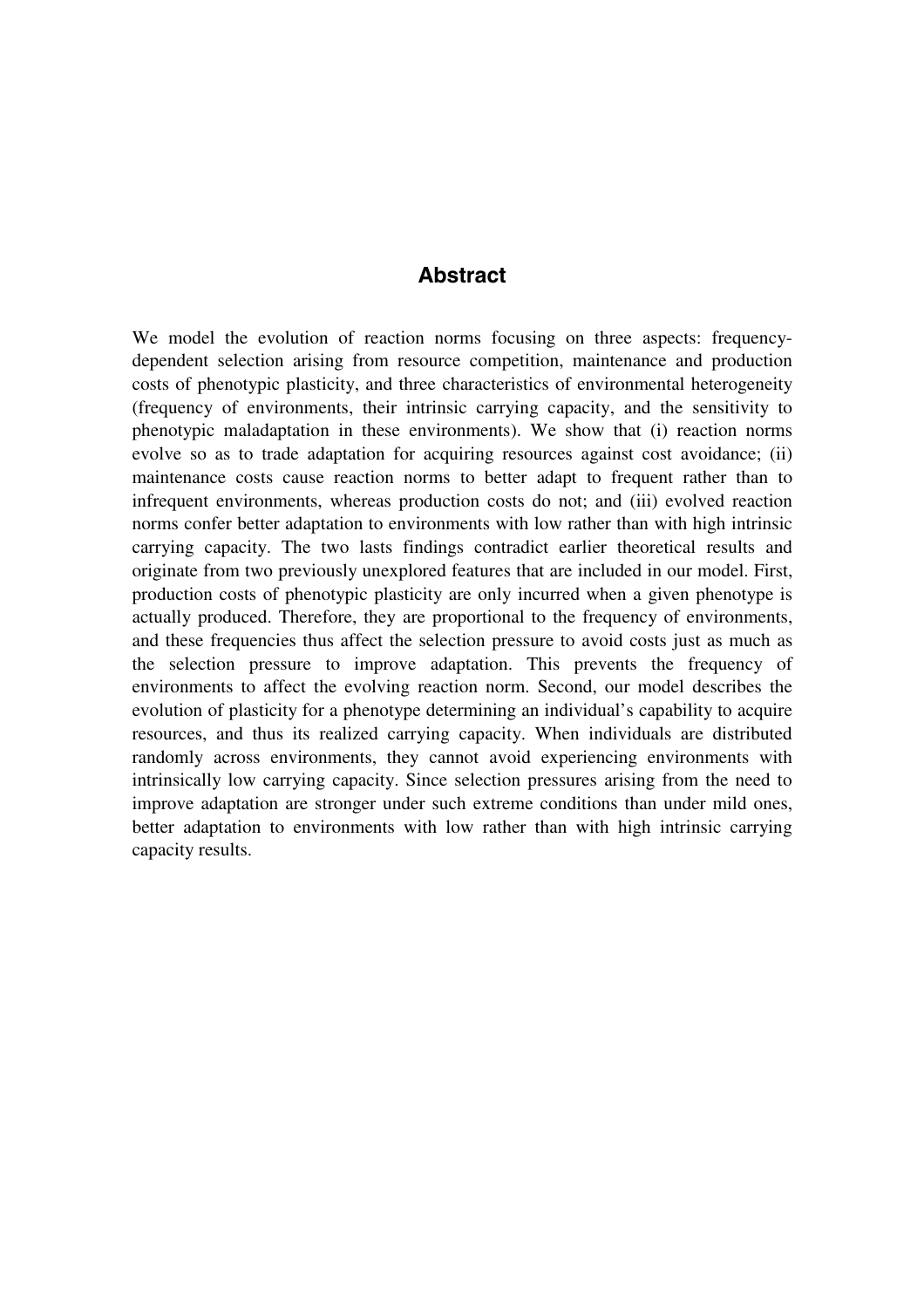## **About the Authors**

Bruno Ernande Centre de Recherche en Ecologie Marine et Aquaculture CNRS-IFREMER F–17137 L'Houmeau France and Adaptive Dynamics Network International Institute for Applied Systems Analysis Schlossplatz 1 A–2361 Laxenburg Austria

Ulf Dieckmann Adaptive Dynamics Network International Institute for Applied Systems Analysis Schlossplatz 1 A–2361 Laxenburg Austria

## **Acknowlegdments**

B.E. would like to thank R. Ferrière who gave him the opportunity to meet and to establish a very fruitful collaboration with U.D. When visiting the Adaptive Dynamics Network at the International Institute for Applied Systems Analysis (Laxenburg, Austria), B.E. was supported by a travel fellowship from the Programme on the Theoretical Biology of Adaptation (TBA) of the European Science Foundation (ESF). U.D. acknowledges financial support by the Austrian Science Fund; by the Austrian Ministry for Education, Science, and Culture. B.E. and U.D. are grateful for support by the European Research Training Network *ModLife* (Modern Life-History Theory and its Application to the Management of Natural Resources) funded through the Improving Human Potential Programme of the European Commission.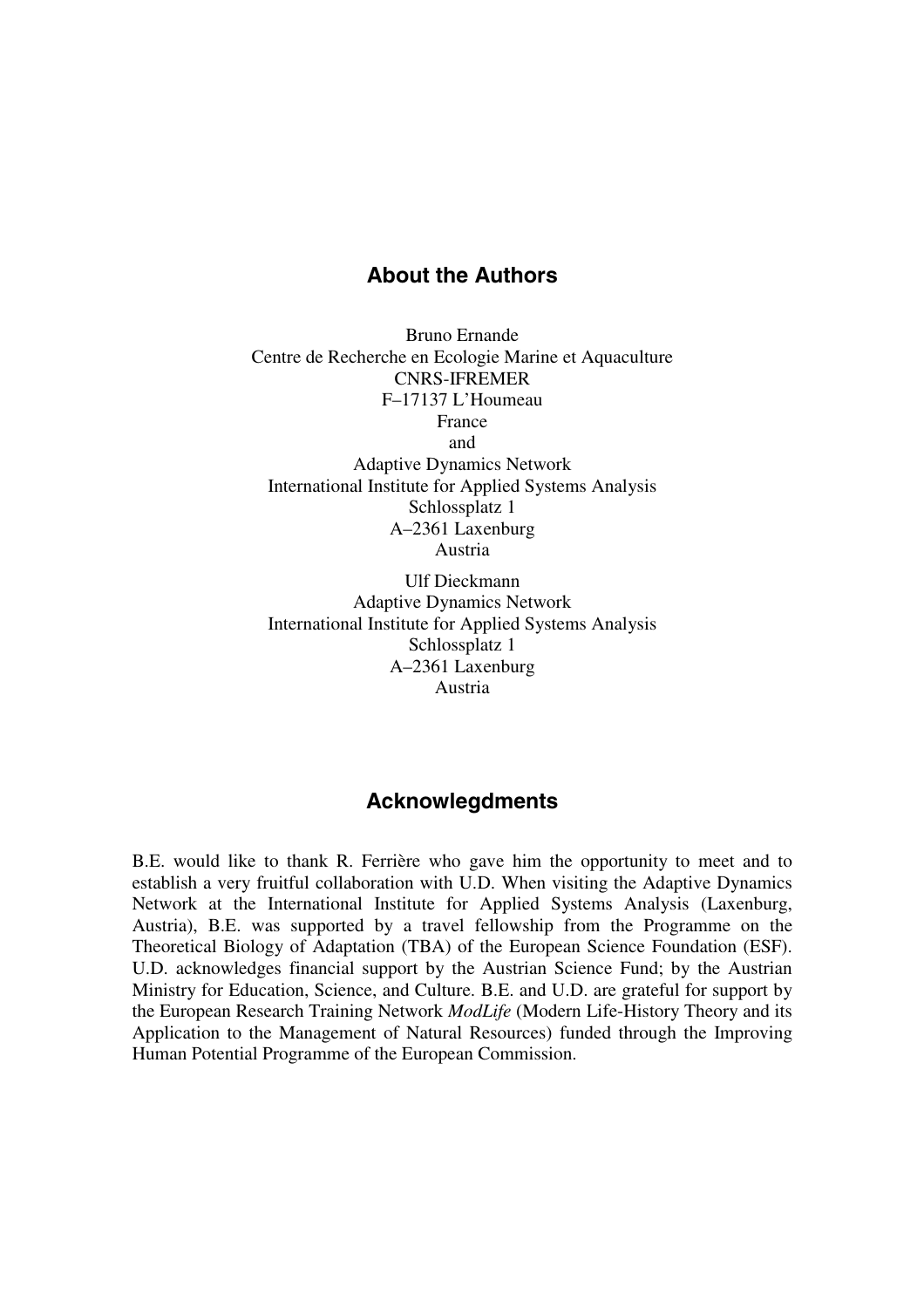## **The Evolution of Phenotypic Plasticity in Spatially Structured Environments: Implications of Intraspecific Competition, Plasticity Costs, and Environmental Characteristics**

Bruno Ernande Ulf Dieckmann

## **Introduction**

Phenotypic plasticity – the ability of a genotype to produce alternative phenotypes according to the environment that it experiences – might be an adaptive response to environmental variability (Schmalhausen, 1949; Levins, 1963; Bradshaw, 1965; Levins, 1968). During the last two decades, empirical evidence that phenotypic plasticity meets all the conditions required for it being selected for has accumulated: (i) phenotypically plastic genotypes can have fitness advantages relative to non-plastic ones in both animals (Travis, 1994) and plants (Schlichting, 1986; Sultan, 1987), (ii) plasticity may be genetically controlled (Schlichting & Pigliucci, 1993; Schlichting & Pigliucci, 1995; Pigliucci, 1996), and (iii) additive genetic variation exits for phenotypic plasticity (Schlichting, 1986; Sultan, 1987; Scheiner, 1993).

Appreciating that phenotypic plasticity can be selected for immediately begs the question about the genetic and ecological conditions that promote or prevent its evolutionary emergence. This question has been intensively investigated during recent years mainly through theoretical approaches. Except for a few multilocus and gametic studies (Zhivotovsky et al., 1996; Scheiner, 1998), the majority of models for the evolution of phenotypic plasticity belong to just two groups: quantitative genetics models (e.g., Via & Lande, 1985; Via & Lande, 1987; van Tienderen, 1991; Gomulkiewicz & Kirkpatrick, 1992; Gavrilets & Scheiner, 1993a; Gavrilets & Scheiner, 1993b) and optimality models (e.g., Stearns & Koella, 1986; Houston & McNamara, 1992; Kawecki & Stearns, 1993; Sasaki & de Jong, 1999). Quantitative genetics models are mainly meant to investigate the implications of genetic constraints on the evolution of reaction norms resulting from the lack of genetic variance or from adverse genetic correlations, whereas optimality models primarily focus on the ecological conditions promoting the evolution of phenotypic plasticity.

These two frameworks have enabled important, complementary insights into the evolution of phenotypic plasticity. Yet, three crucial issues have received little attention so far:

1. Most models do not consider interactions between individuals, like competition or predation, as potential selective forces for the evolution of phenotypic plasticity.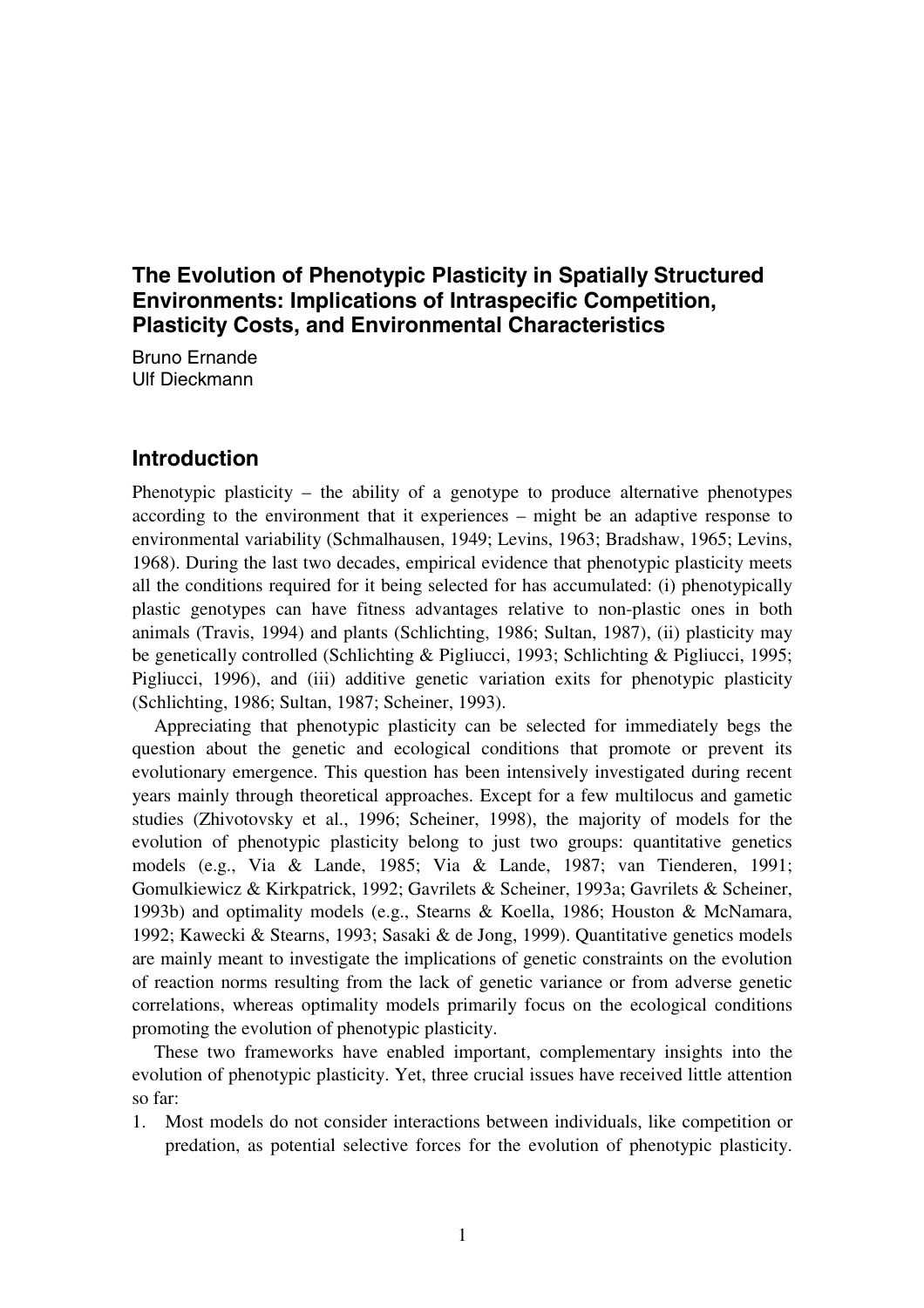This is mainly due to the particular difficulty of including nonlinear population dynamics in quantitative genetics and optimality models. Indeed, via individual interactions, populations become part of their own environment, which in turn affects their dynamics and selective pressures, generating an eco-evolutionary feedback (Maynard-Smith, 1982; Brown & Vincent, 1988; Metz et al., 1992; Kawecki, 1993; Heino et al., 1998). Such feedback typically results in densitydependent population dynamics and frequency-dependent selection, and implies that whether or not an individual with a given phenotype is selected for depends on the other phenotypes present in the population. It is thus essential to be able to account for nonlinear population dynamics and the resulting frequency-dependent selection pressures in order to include realistic interactions between individuals in models of phenotypic plasticity evolution*.* One notable exception accounting for density dependence is a study by Sasaki & de Jong (1999). Their model, however, does not incorporate frequency-dependent selection, since density regulation is assumed to be uniform across phenotypes.

- 2. Costs of phenotypic plasticity, which are supposed to originate from the differential expenses incurred by fixed and plastic developments, are rarely considered. Yet such costs are expected to act as major constraints for the evolution of plastic phenotypes (see DeWitt et al., 1998 for details). First steps toward exploring the impact of costs on the evolution of phenotypic plasticity were taken by van Tienderen (1991; 1997), Moran (1992), and Léon (1993). These studies focused on maintenance costs, i.e., on expenses incurred by maintaining the potential for being plastic (DeWitt et al., 1998). However, plastic organisms can also incur other types of cost (DeWitt et al., 1998), like production costs. Costs of this latter type are those production costs paid by a plastic genotype actually producing a given phenotype in excess to those incurred by a fixed genotype producing the same phenotype. Production costs of phenotypic plasticity are expected to induce selection pressures on reaction norms that are qualitatively different from those caused by maintenance costs. (The different types of costs are discussed in more detail below.)
- 3. Except for the multilocus model of Zhivotovsky et al. (1996), evolutionary implications of the detailed characteristics of environmental heterogeneity have not received much attention yet. Different frequencies for the occurrence of environmental types, differential resource availability in these environments, and varying sensitivities to maladaptation are all likely to play specific and important roles in shaping reaction norms, especially when considering individual interactions such as competition or predation. For example, when an environmental type is infrequent or offers low resource availability, at first glance, only a small degree of adaptation would be expected to evolve for this type. In contrast, when an environmental type occurs frequently or offers extensive resources, higher investments toward an adapted phenotype could be expected (Kawecki & Stearns, 1993; Zhivotovsky et al., 1996).

The purpose of this paper is to extend and integrate the first steps undertaken in these three directions by Sasaki & de Jong (1999), van Tienderen (1991; 1997), Moran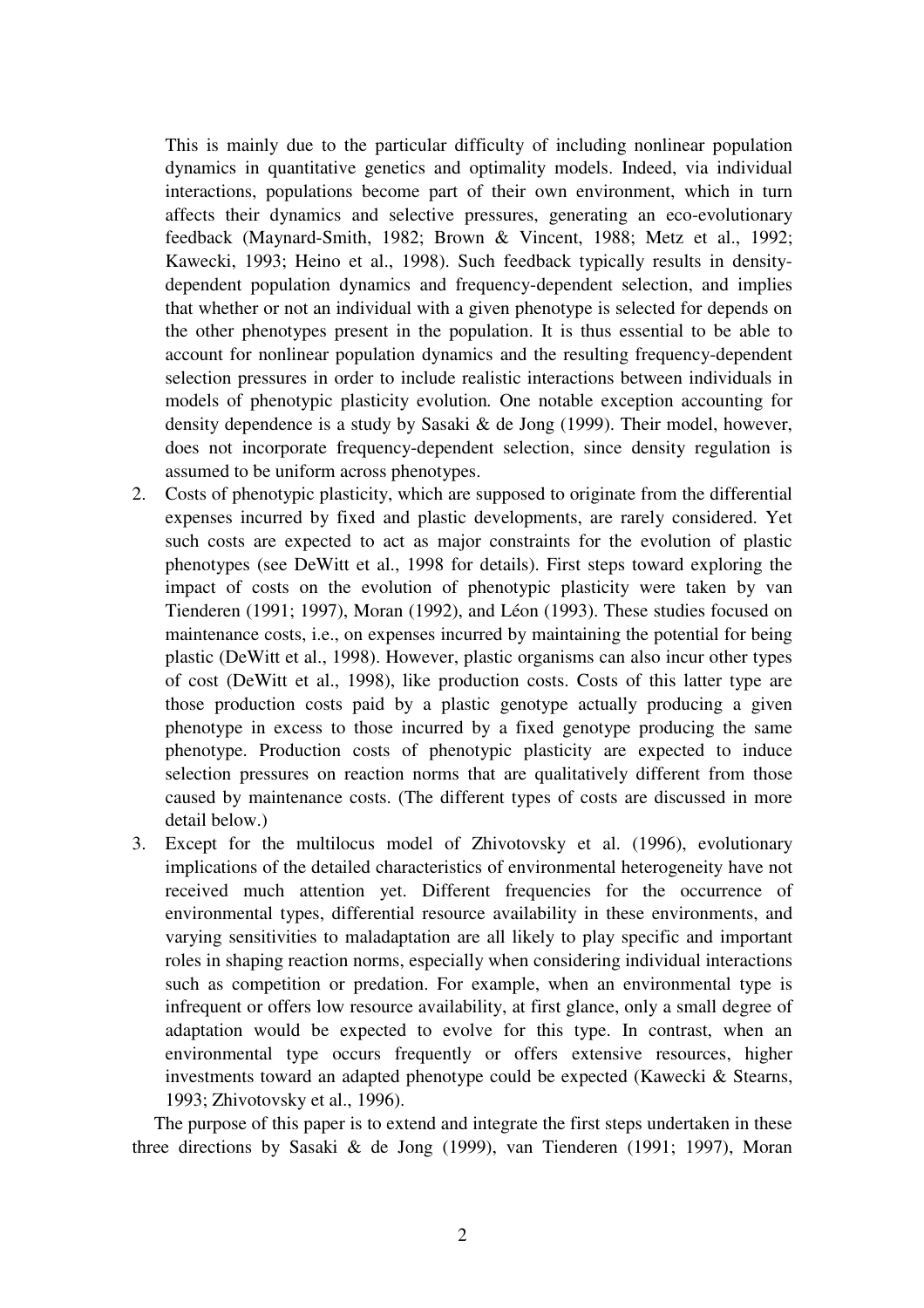(1992), Léon (1993), and Zhivotovsky et al. (1996). With this aim, we present a model for the evolution of phenotypic plasticity driven by intraspefic competition for resources in a spatially structured environment and do account for density- and frequencydependent selection, for different types of plasticity costs, and for different characteristics of environmental heterogeneity.

## **Modeling approach**

In this study, we characterize phenotypic plasticity through reaction norms. A reaction norm is defined as the function that quantifies the systematic profile of phenotypes a genotype produces across a given range of environments (Schmalhausen, 1949). We then model the evolution of phenotypic plasticity through the evolutionary trajectories of reaction norms, based on adaptive dynamics theory (Dieckmann & Law, 1996; Metz et al., 1996; Dieckmann, 1997; Geritz et al., 1998). At the expense of genetic detail, but closely based on the underlying population dynamics, this approach (just like evolutionary game theory) analyzes the course of natural selection through invasion processes. Considering a population consisting of resident individuals with a given reaction norm, we investigate whether or not mutant individuals with a new reaction norm can spread and invade in that population. The probability of invasion by a mutant is determined directly from its population dynamics, using the mutant's invasion fitness (Metz et al., 1992; Rand et al., 1994; Ferrière & Gatto, 1995). We then describe the long-term evolution of reaction norms as sequences of invasion events in the course of which selectively advantageous mutants replace residents. This perspective enables us to derive the selection pressures acting on reaction norms from the specific ecological scenarios characterized by the population dynamics at hand, and to describe evolutionary transient states as well as equilibria. Most importantly, invasion fitness can be extracted from nonlinear population dynamics and, thus, allows accounting for all types of density dependence and frequency-dependent selection pressures that can arise from particular individual interactions.

To reflect the costs of phenotypic plasticity in our model, we follow DeWitt et al. (1998) in distinguishing two elementary types of cost. First are maintenance costs, which measure expenses for forming and maintaining the sensory systems and the regulatory machinery required by a plastic development, in excess of those necessary for a fixed development. Simplifying DeWitt et al.'s classification, we assume that the costs of acquiring information about the environment and the detrimental consequences of developmental instability potentially incurred from plasticity also belong to this category**.** All these costs are envisaged as contributing to the price an organism has to pay for its potential of being phenotypically plastic. By contrast, a second type of plasticity cost is expected to result from the actual investments an individual with a potential for plasticity has to make in order to produce the specific phenotype that is induced by the type of environment it is exposed to. These expenses are referred to as production costs and are only incurred if and when a phenotype is expressed. Notice that all fixed genotypes also incur production costs, referred to as direct production costs (Scheiner & Berrigan, 1998). Production costs of phenotypic plasticity, by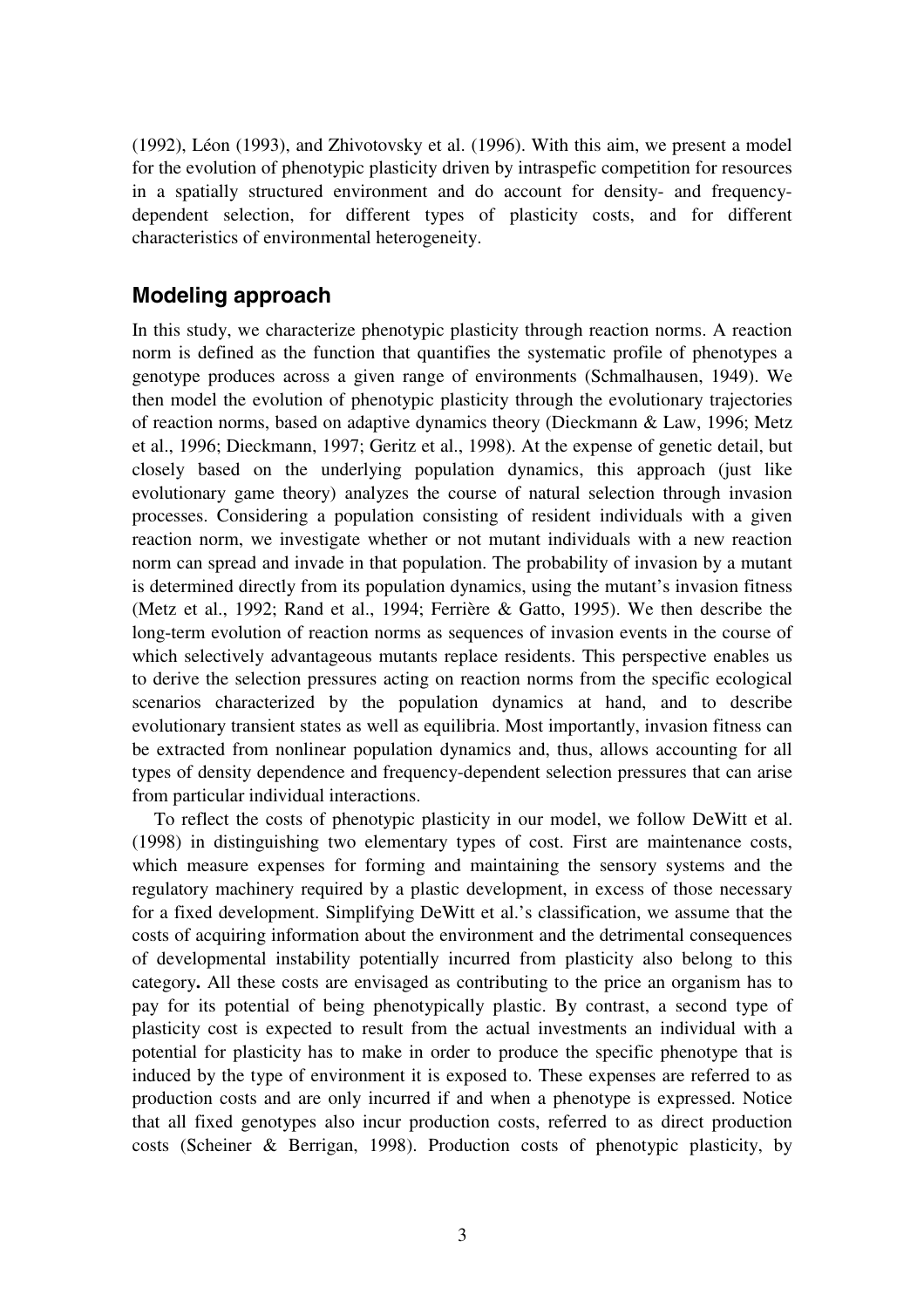contrast, are those production costs paid by a plastic genotype to produce a given phenotype in excess of the direct production costs incurred by a fixed genotype producing the same phenotype.

Finally, we consider a complex spatially structured environment to which reaction norms must adapt by accounting for three fundamental characteristics of environmental heterogeneity: the frequency at which different types of environment occur, the quality and abundance of their resources described by their carrying capacity, and the sensitivity to phenotypic maladaptation in each type of environment.

We begin this study by deriving the population dynamics for phenotypically plastic organisms that compete for resources, from which we extract the invasion fitness determining the probability that a mutant can invade. In the next section, we then describe the evolutionary trajectories of reaction norms and assemble the resulting insights about the evolution of phenotypic plasticity. In the last section, we evaluate the results presented in the light of previous work and highlight a number of promising directions for future research.

## **Population dynamics and invasion criterion**

#### **Reaction norms and environmental heterogeneity**

We consider organisms that express a reaction norm *p* across a range of environmental types *e*. Each type *e* is characterized by its frequency of occurrence  $o(e)$  and an intrinsic carrying capacity  $k(e)$  that measures the abundance and quality of its resources. The phenotype expressed in environmental type  $e$ , denoted as  $p(e)$ , determines the efficiency  $E_p(e)$  with which an individual can acquire and/or utilize resources in this particular type of environment. One can think here of any morphological trait linked to the gathering or handling of resources, like beak size in birds or root length for plants, but also of any physiological character linked to the assimilation of food resources, like digestive enzymes. For each environmental type *e* , a matching phenotype  $m(e)$  exists that brings this efficiency up to 1 according to the following Taylor expansion,

$$
E_p(e) = 1 - s(e) [p(e) - m(e)]^2 \quad , \tag{1}
$$

such that a perfectly matched reaction norm  $p = m$  would give an individual maximal efficiency in every environmental type. The matching phenotypes  $m(e)$  can be interpreted as the collection, over the different environmental types  $e$ , of maximally adapted specialist phenotypes. Here  $s(e)$  measures the sensitivity to phenotypic maladaptation in environmental type  $e$ , i.e., as  $s(e)$  increases, the loss in terms of efficiency of resource utilization due to a not perfectly matched phenotype,  $p(e) \neq m(e)$ , increases. Sensitivity to phenotypic maladaptation is, together with the frequency of occurrence of environmental types and their intrinsic carrying capacity, the third characteristic of environmental heterogeneity considered in our analysis.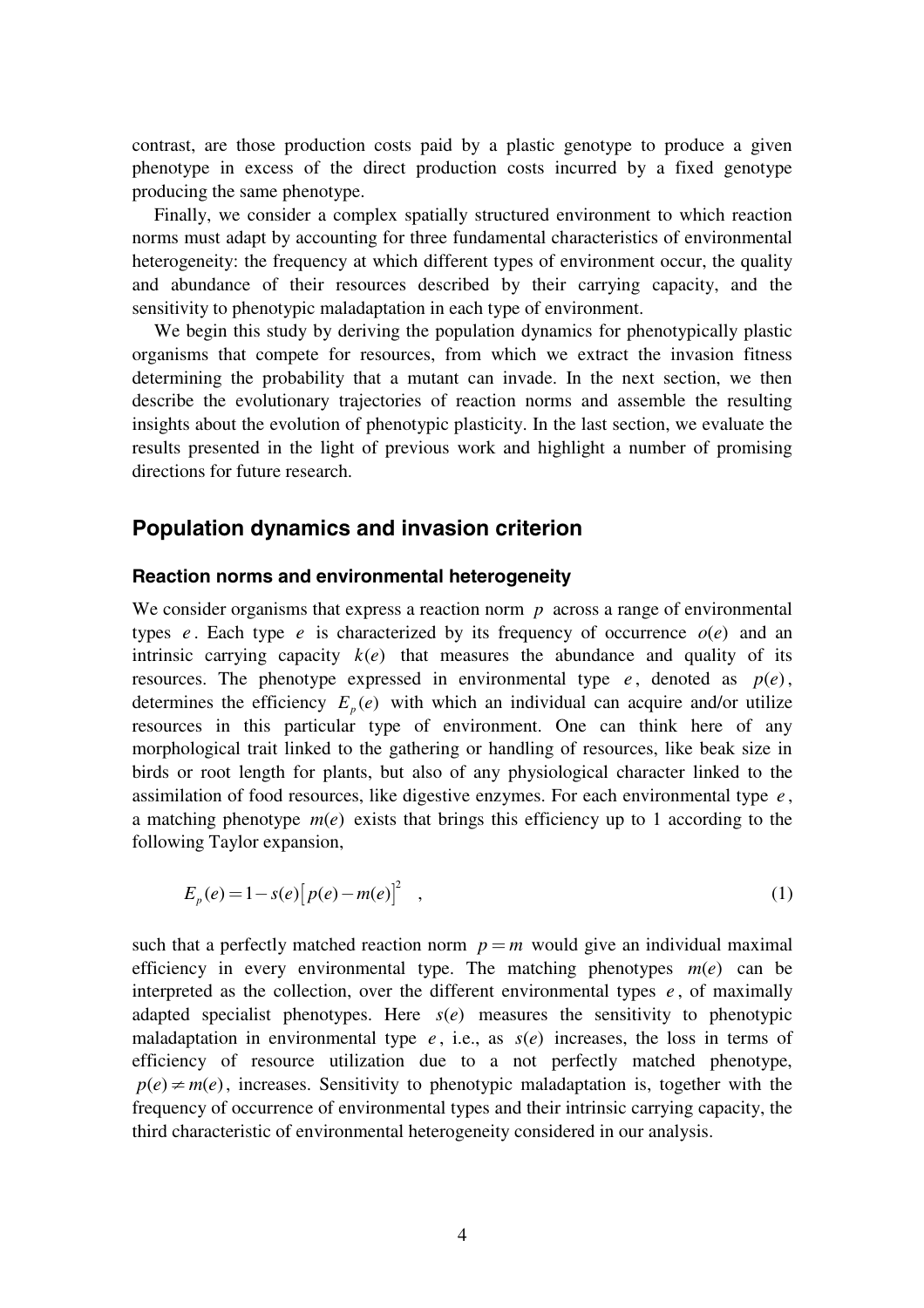In order to study evolution of the reaction norm  $p$ , we model evolutionary trajectories as sequences of substitutions  $p \rightarrow p'$ , where a resident population with reaction norm  $p$  is invaded and then replaced by a selectively advantageous mutant with reaction norm  $p'$ . We use invasion fitness  $f$ , defined as the long-term per capita growth rate of a rare mutant arising in a resident population that has reached is population dynamical attractor (Metz et al., 1992; Rand et al., 1994; Ferrière & Gatto, 1995): individuals with reaction norm  $p'$  can invade into resident populations with reaction norm *p* only if their invasion fitness is positive,  $f_{p',p} > 0$ . In order to derive invasion fitness, in the following we specify the population dynamics of the organisms considered and detail how the reaction norm *p* influences the population growth rate.

#### **Population dynamics**

We consider situations in which the reaction norm  $p$  affects competition for resources between individuals via the efficiency of resource utilization. We describe the contribution of individuals living in environments of type *e* to the total population growth rate by a Lotka-Volterra competition model and assume that some costs of phenotypic plasticity  $C_p$  decrease this contribution. With  $n_p(e,t)$  measuring the density of individuals with reaction norm *p* living in environmental type *e* at time *t* , the net contribution of these individuals to the total population growth rate is given by

$$
n_p(e,t)\left\{r\left[\frac{1-L_p(e,t)}{k_p(e)}\right]-C_p\right\}\quad,\tag{2}
$$

where the intrinsic growth rate *r* is independent of the environmental type *e*,  $k_p(e)$  is the realized carrying capacity of individuals with reaction norm *p* living in an environment of type  $e$ , and  $L_p(e,t)$  is the strength of competition experienced by these individuals at time *t* .

Then, the dynamics of the total population density  $n_n(t)$  of individuals with reaction norm *p* at time *t* are obtained by summing the local contributions over all environmental types *e* , which leads to

$$
\frac{dn_p(t)}{dt} = \int n_p(e,t) \left\{ r \left[ \frac{1 - L_p(e,t)}{k_p(e)} \right] - C_p \right\} de \quad . \tag{3}
$$

Assuming that individuals with reaction norm *p* choose to settle in an environment of type *e* with probability  $d_p(e)$ , such that  $n_p(e,t) = n_p(t) d_p(e)$ , we finally obtain

$$
\frac{dn_p(t)}{dt} = n_p(t) \left\{ r \int \left[ \frac{1 - L_p(e, t)}{k_p(e)} \right] d_p(e) de - C_p \right\} \quad . \tag{4}
$$

The distribution of individuals across environmental types has two implications. First, offspring are not constrained to stay in the same environmental type as their parent and are free to move to any environmental type *e* with a probability  $d_n(e)$ . This process is critical for the evolution of phenotypic plasticity in the sense that it couples the local population dynamics across environments and thus ensures that we do not consider a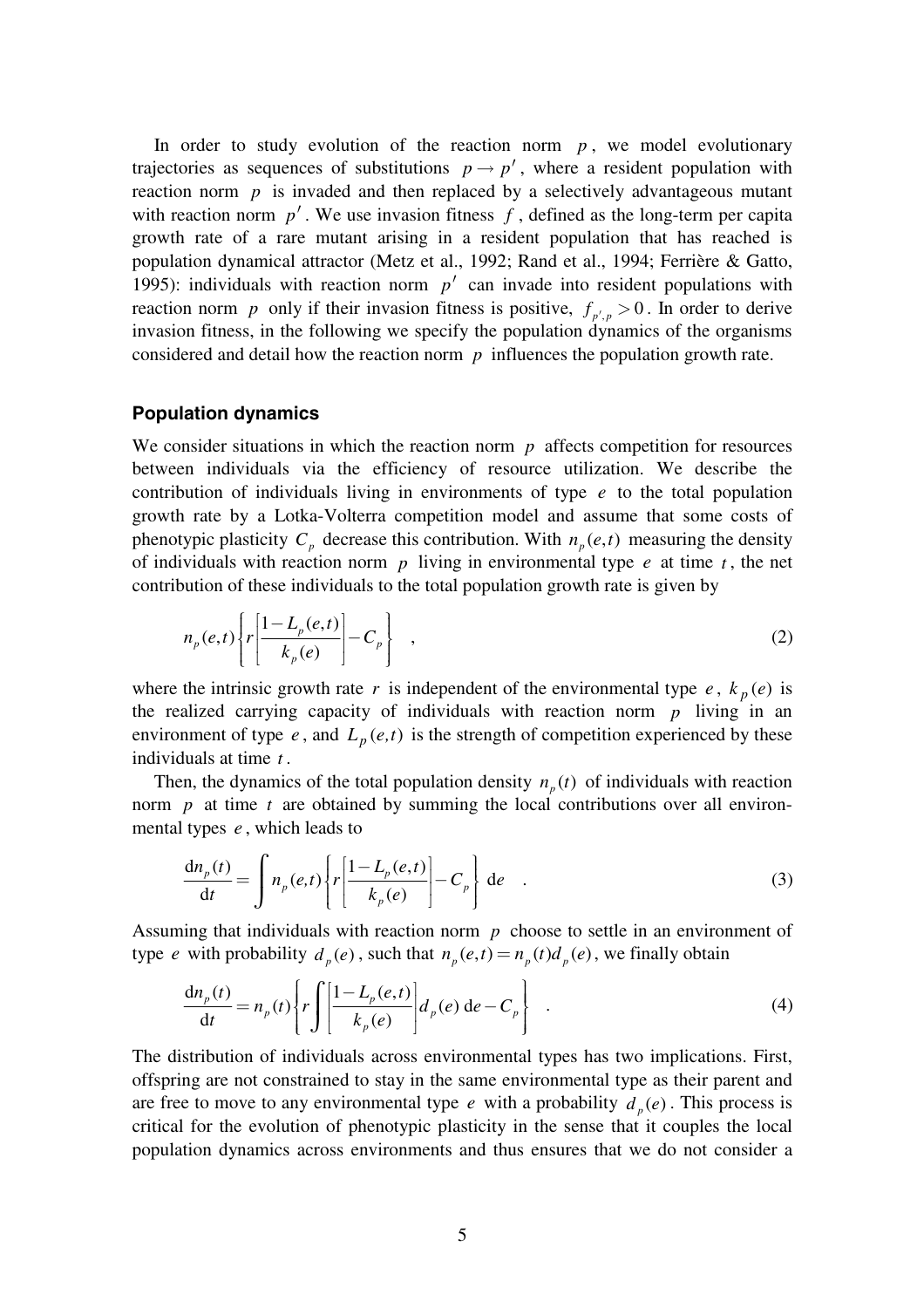collection of isolated local populations evolving on their own. Second, the probability distribution  $d<sub>p</sub>$  can be interpreted in two ways. Considering individuals that are free to move during their lifetime,  $d_p(e)$  measures the proportion of its lifetime that an individual with reaction norm  $p$  spends in environmental type  $e$ . In contrast, if we focus on individuals that spend their entire life in the same environmental type,  $d_p(e)$  is the proportion of individuals with a reaction norm *p* that settle in environmental type *e* . Due to these two possible interpretations, our model applies both to situations in which phenotypes are labile during the lifetime of organisms as well as to situations in which they are fixed.

In the following sections, we detail the different components of Equation (4), in particular the dependence of intraspecific competition on the efficiency of resource utilization and the costs of phenotypic plasticity, and finally derive invasion fitness.

#### **Resource competition**

We allow for symmetric as well as asymmetric competition. In environmental type *e* , an individual with reaction norm  $p'$  exerts competition on an individual with reaction norm *p* at a strength measured by the competition coefficient  $A_{p,p'}(e)$ . For an individual living in environmental type  $e$ , the probability density to encounter a competitor with reaction norm  $p'$  is given by the density of individuals with reaction norm *p'* living in environmental type *e*,  $n_{p'}(e,t)$ , divided by the frequency at which that environmental type occurs,  $o(e)$ . The total strength of competition,  $L_p(e,t)$ , experienced by an individual with reaction norm *p* in environmental type *e* is then obtained as the sum over the coefficient of competition of reaction norms *p*′ , weighted by the probability  $n_{p'}(e,t) / o(e)$ ,

$$
L_p(e,t) = \int A_{p,p'}(e) \frac{n_{p'}(e,t)}{o(e)} \, dp' \quad . \tag{5}
$$

We assume that higher resource utilization efficiency in a given environmental type gives two advantages to an organism: an improved competitive ability in case of asymmetric competition and/or an increase in the amount of accessible resource in that environmental type. This flexibility is incorporated by allowing both the competition coefficient  $A_{p,p'}(e)$  and the realized carrying capacity  $k_p(e)$  to depend on resource utilization efficiency  $E_p(e)$ .

First, we describe the competition coefficient affecting an individual with reaction norm  $p$  that competes with an individual with reaction norm  $p'$  in environmental type *e* as

$$
A_{p,p'}(e) = \frac{2}{1 + \exp[4a\Delta E_{p,p'}(e)]} \quad , \tag{6}
$$

where the constant *a* determines the degree of competitive asymmetry and  $\Delta E_{p,p'}(e) = E_p(e) - E_{p'}(e)$  is the difference in resource utilization efficiency between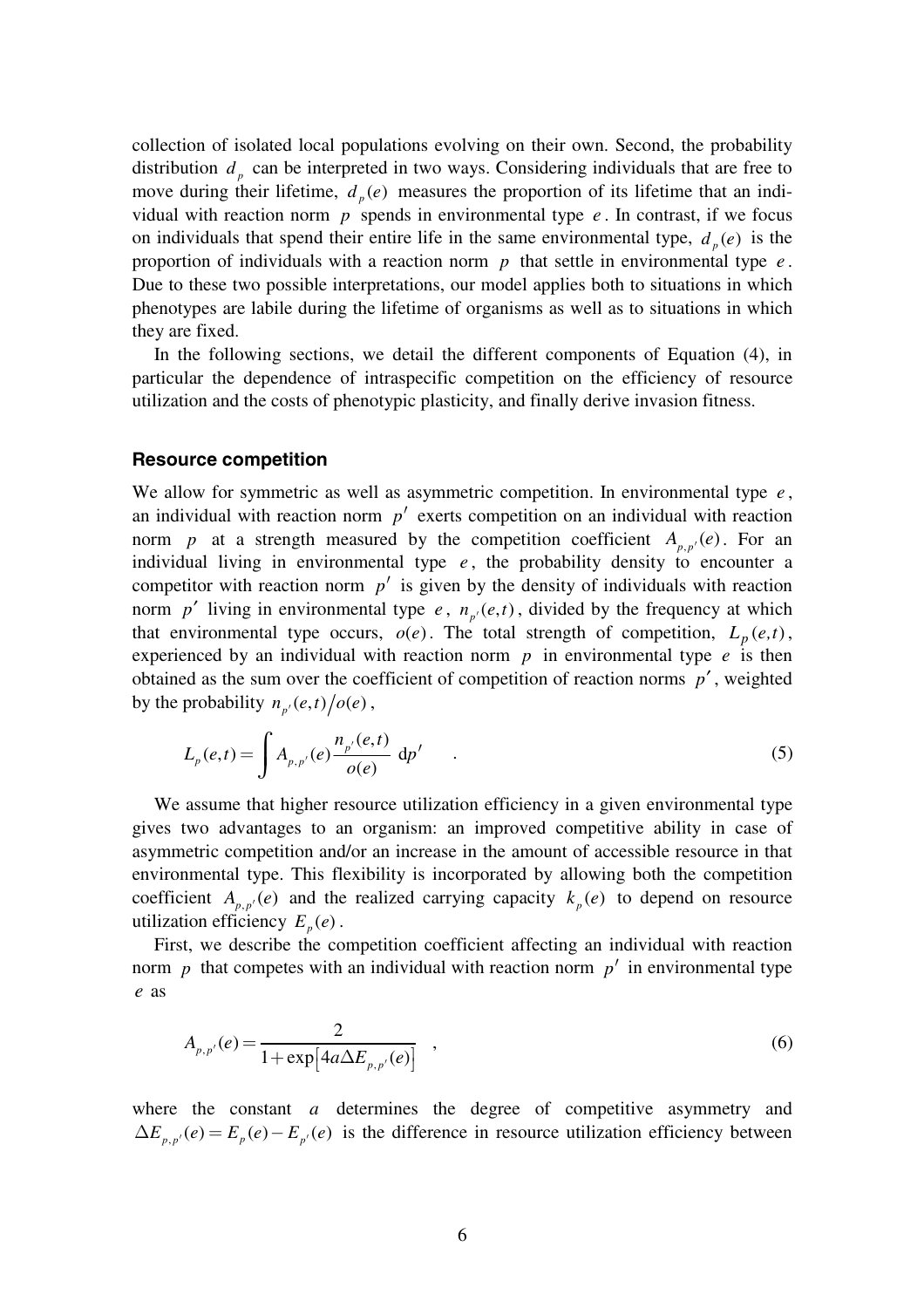

**Figure 1.** Efficiency of resource utilization and intraspecific competition for resources. An individual's efficiency of resource utilization determines its competitive ability when encountering another individual, as well as its realized carrying capacity. A. Competition coefficient,  $A_{p,p'}(e)$ . When competition is symmetric  $(a = 0)$ , the coefficient of competition does not depend on the efficiencies of resource competition of the two competitors,  $E_p(e)$  and  $E_{p'}(e)$ . When competition is asymmetric ( $a > 0$ ), the competition coefficient becomes a decreasing sigmoid function of the difference between the resource utilization efficiencies of the two competitors,  $E_p(e) - E_{p'}(e)$ : the competitor with the higher efficiency has an advantage over the other one. B. Realized carrying capacity,  $k_n(e)$ . When the realized carrying capacity is independent of the efficiency of resource utilization ( $\alpha = 0$ ), individuals have access to the total amount of resources present in the environment,  $k_n(e) = k(e)$ . When the realized carrying capacity depends on the efficiency of resource utilization ( $\alpha > 0$ ), individuals have only access to the proportion  $E^{\alpha}(e)$  of resources present in the environment.

competition, for which the competition coefficient does not depend on this difference. By contrast,  $a > 0$  describes asymmetric competition, in which case the competition coefficient is a decreasing sigmoid function of the competitors' difference in resource utilization efficiency (Fig. 1.a). This behavior allows for situations in which two individuals encountering each other as they search for resources experience unequal effects of competition. If the individual with reaction norm  $p$  possesses lower resource utilization efficiency than its competitor with reaction norm  $p'$ , it will then lose a high amount of resource to its opponent, thus suffering from a more pronounced decrease in its per capita growth rate than its competitor. In contrast, if  $E_p(e)$  is higher than  $E_p(e)$ , the individual with reaction norm  $p$  gathers a large amount of resource at the expense of its competitor, thus experiencing only a small decrease in its per capita growth rate.

Second, we describe the realized carrying capacity of an individual with reaction norm *p* living in environmental type *e* as

$$
k_p(e) = k(e)E_p^{\alpha}(e) \quad , \tag{7}
$$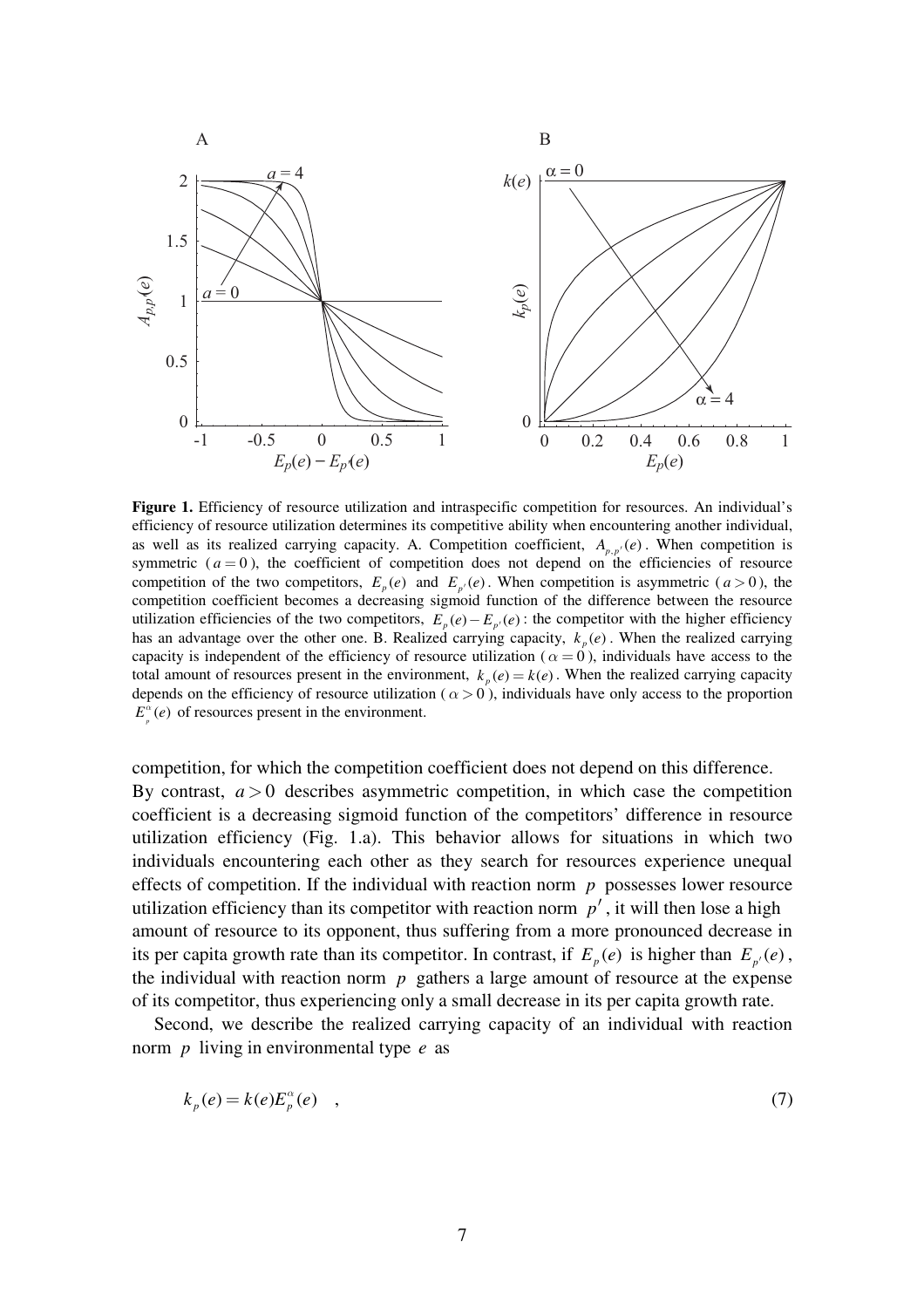the realized carrying capacity. For  $\alpha = 0$ ,  $k_p(e)$  is independent of resource utilization efficiency, and is equal to the intrinsic carrying capacity  $k(e)$  of the environmental type considered. By contrast, for  $\alpha > 0$ , the realized carrying capacity increases with  $E_p(e)$ , describing situations in which the amount of resource an individual has access to is determined by its efficiency in gathering or utilizing the particular type of resource (Fig. 1.b).

#### **Costs of phenotypic plasticity**

Costs of phenotypic plasticity are incurred at the level of the reaction norm. One can draw here a parallel with the quantitative genetics models of van Tienderen (1991; 1997), in which costs of plasticity are defined at the genotypic level because phenotypes expressed in different environment encountered by different individuals having the same genotype may all contribute to the costs of that particular genotype.

Following van Tienderen (1991; 1997), we measure costs of phenotypic plasticity relative to a cost-free reaction norm  $\bar{p}$ . Because costs of phenotypic plasticity are defined relative to fixed development (DeWitt et al., 1998), this cost-free reaction norm  $\bar{p}$  is 'flat',  $\bar{p}(e) = \bar{p}$ , corresponding to an organism exhibiting no plasticity at all. Then, we define the costs of phenotypic plasticity across environmental types for a reaction norm *p* as proportional to its variance around the cost-free reaction norm  $\bar{p}$ ,

$$
C_p = c \int \left[ p(e) - \overline{p} \right]^2 \frac{d_p^{\beta}(e)}{|d_p^{\beta}|} \, \mathrm{d}e \quad , \tag{8}
$$

where the constant *c* scales the intensity of costs, and the parameter  $\beta$  is explained below. The quadratic dependence in the integrand is again motivated by a Taylor expansion. One can set the cost-free reaction norm  $\bar{p}$  to any particular fixed value depending on the specific biological problem at hand. In this study, two reasons led us to set  $\bar{p}$  equal to the mean phenotype along the reaction norm  $p$ , which is given by

$$
\overline{p} = \int p(e) \frac{d_p^{\beta}(e)}{|d_p^{\beta}|} de . \qquad (9)
$$

First, we consider the cost-free reaction norm to be a developmental property of plastic organisms:  $\bar{p}$  is genetically coded and is the fixed phenotype that an individual can reach through cost-free development. Second, it can be shown that, for any particular reaction norm *p*, the cost-free reaction norm  $\bar{p}$  that minimizes  $C_p$  is given by the mean phenotype along *p* . Then, it is quite natural to assume that natural selection on plastic organism swiftly results in the evolution of development so as to set the cost-free reaction norm  $\bar{p}$  equal to the one that minimizes the costs of plasticity.

Cost contributions from different phenotypes  $p(e)$  are weighted in the variance, Equation (8), and mean, Equation (9), by the frequency distribution of individuals across environmental types,  $d_n(e)$ , taken to the power  $\beta$ . Notice that the frequency distribution of individuals across environmental types *e* is also the frequency at which the different phenotypes  $p(e)$  are expressed. Thus, the exponent  $\beta$  conveniently allows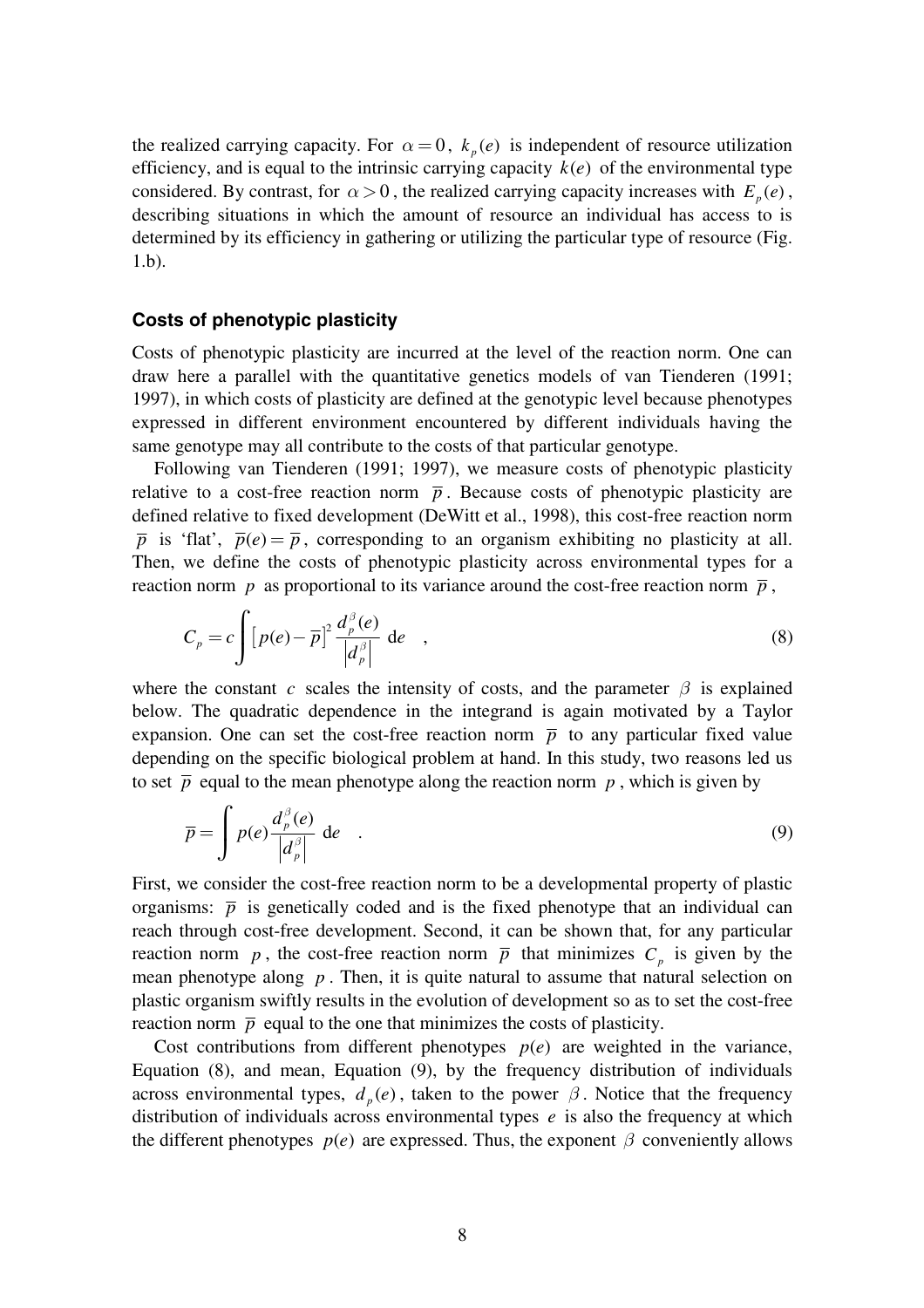

**Figure 2***.* Maintenance and production costs of phenotypic plasticity. As in all subsequent figures, the upper panel depicts the isoclines of competitive efficiency  $E_p(e)$  for all environmental types  $e$  and for all possible phenotypes  $p(e)$  (shades of gray, with white corresponding to highest efficiency), the curve through all matching phenotypes  $m(e)$  (sloped dashed line), the evolutionarily singular reaction norm  $p^*(e)$  (thick continuous curve), and the corresponding cost-free reaction norm  $\overline{p}^*$  (horizontal dashed line). For all examples, environmental types *e* vary between 0 and 1 and matching phenotypes are given by  $m(e) = e$ . Here, the three grayscale bars below the upper panel depict the distribution of individuals along the environmental gradient, as well as the differential contributions of all phenotypes  $p(e)$  to maintenance and production costs (black indicates highest values). The top bar depicts the assumption that the distribution of individuals is peaked at two environmental types, 0.35 and 0.65,  $d_p = 0.5 N(0.35, 0.085) + 0.5 N(0.65, 0.085)$ . The middle bar illustrates that maintenance costs are independent of this distribution: these costs simply increase with the difference between plastic phenotypes  $p(e)$  and the cost-free phenotype  $\bar{p}$ . Thus, maintenance costs are primarily accrued for extreme phenotypes  $p(e)$ . The bottom bar highlights that, by contrast, production costs do depend on the distribution of individuals: as these cost are only incurred when a phenotype  $p(e)$  is expressed, they are primarily accrued for phenotypes produced in frequently encountered types of environment.

us to distinguish between maintenance and production costs of phenotypic plasticity. Maintenance costs are paid for the potential of being plastic. These costs must be paid independently of whether or not a particular phenotype is produced, and therefore independently of the frequency distribution  $d_n(e)$ . Maintenance costs are thus accounted for by setting  $\beta = 0$ ; the cost-free reaction norm is then simply the mean of phenotypes along the reaction norm,  $\bar{p} = \int p(e) de$ . By contrast, production costs are incurred when a given phenotype is actually produced, and must be paid as often as phenotypes are expressed. Thus, a linear dependence of the costs on  $d_n(e)$ ,  $\beta = 1$ , characterizes production costs. The cost-free reaction norm is then the mean realized phenotype across all types of environment,  $\bar{p} = \int p(e) d_{p}(e) de$ . The range  $0 < \beta < 1$ allows for different mixtures between maintenance and production costs. In these cases, division by  $\left| d_p^{\beta} \right| = \int d_p^{\beta} (e)$  de is needed to normalize the distribution  $d_p^{\beta}$ . Note that, as highlighted by previous authors (DeWitt et al., 1998; Scheiner & Berrigan, 1998),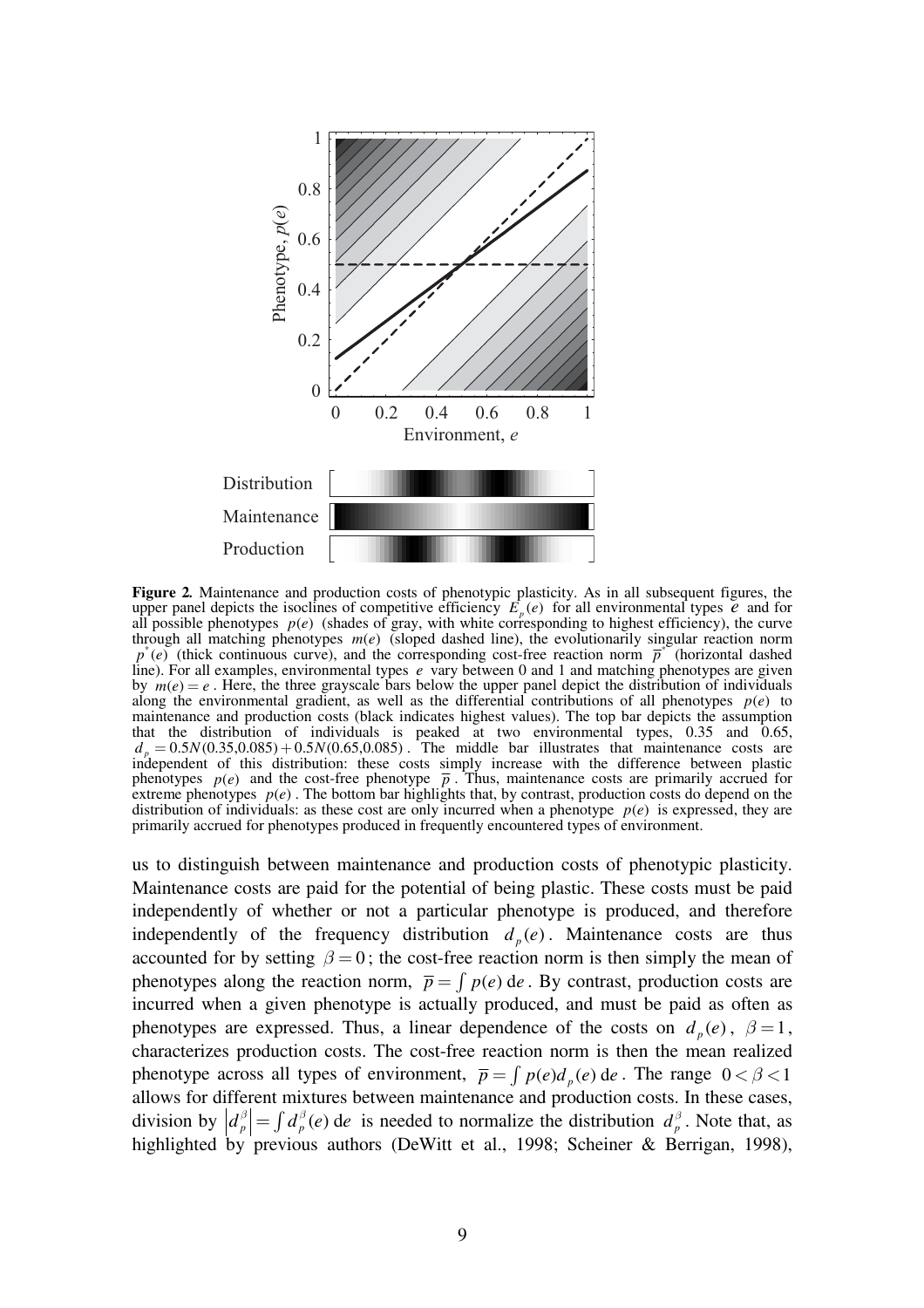production costs of phenotypic plasticity are only paid by plastic genotypes, whereas direct production costs are incurred by both plastic and fixed genotypes producing similar phenotypes. Direct production costs are not included in our model because, being incurred by both plastic and fixed genotypes, they are not expected to constrain the evolutionary emergence of phenotypic plasticity relative to fixed development. The absence of plasticity production costs for fixed genotypes is reflected in our model by the fact that the cost-free reaction norm is set flat and at the mean expressed phenotype. A fixed genotype with a flat reaction norm will thus have a mean expressed phenotype that reduces its plasticity production cost to zero. Therefore, plasticity production costs as we defined them are just those production costs incurred by a plastic genotype in excess of the direct production costs incurred by a fixed genotype when both produce the same phenotype. The difference between maintenance and production costs is illustrated in Figure 2.

For the sake of simplicity, we scaled the environmental types *e* between 0 and 1. If one wanted to consider environmental types on a different interval, it would be necessary to divide the variance and the mean in Equations (8) and (9) by the length of this interval.

With the ecological setting thus fully specified, we can now turn to the invasion fitness of a mutant with reaction norm *p*′ arising in a monomorphic resident population consisting of individuals with reaction norm *p* .

#### **Invasion fitness**

Invasion fitness characterizes the fate of a rare mutant in a resident population that has reached its population dynamical attractor. For the sake of simplicity, we concentrate on stable equilibrium attractors. A stable equilibrium  $\hat{n}_p$  for a monomorphic resident population with reaction norm *p* is reached when  $d\hat{n}_p(t)/dt = 0$ . This yields

$$
\hat{n}_p = \frac{r - C_p}{r \left| d_p^2 / (ok_p) \right|} \quad , \tag{10}
$$

with  $\left| d_p^2 / (ok_p) \right| = \int d_p^2(e) \left| o(e) k_p(e) \right|$  de being the average proportion of the intrin-sic growth rate *r* lost per encountered competitor .

Since mutants with reaction norms  $p'$  are initially rare, their population density can be neglected when considering density regulation. According to Equation (5), the strength of competition  $L_{p'}(e,t)$  experienced by a mutant thus only depends on the resident density  $\hat{n}_p$ ,  $L_{p'}(e,t) = A_{p',p}(e)d_p(e)\hat{n}_p(t)$ . Recasting Equation (4) accordingly, the population dynamics of a mutant with reaction norm  $p'$  that appears in a resident population with reaction norm *p* at equilibrium are given by

$$
\frac{dn_{p'}(t)}{dt} = n_{p'}(t) \left\{ \int r \left[ \frac{1 - A_{p',p}(e)d_p(e)\hat{n}_p}{o(e)k_{p'}(e)} \right] d_{p'}(e) \, de - C_{p'} \right\} \tag{11}
$$

The invasion fitness of a mutant  $p'$  relative to a resident  $p$  is then obtained as the per capita growth rate of the mutant,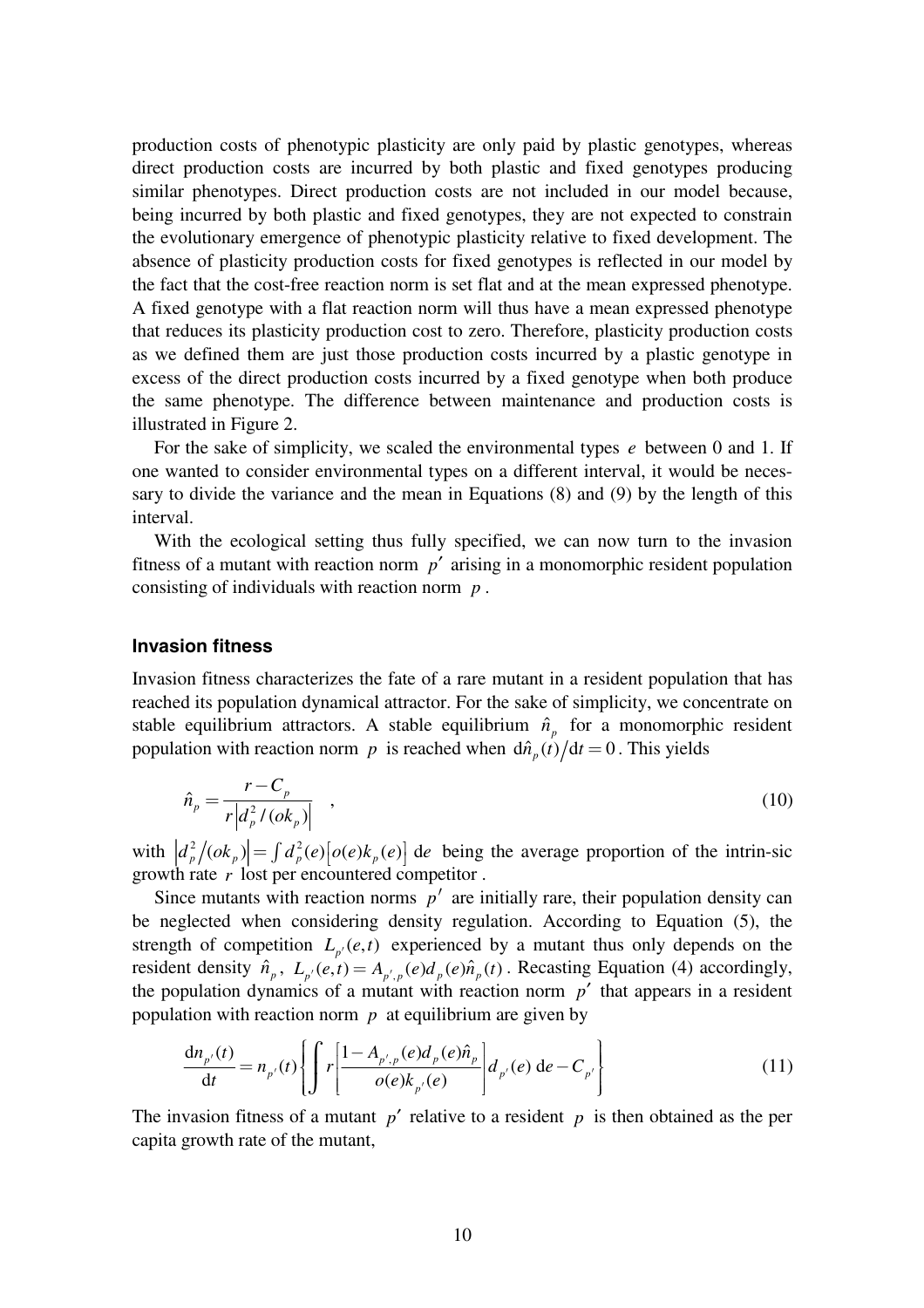$$
f_{p',p} = \int r \left[ \frac{1 - A_{p',p}(e) d_p(e) \hat{n}_p}{o(e) k_{p'}(e)} \right] d_{p'}(e) de - C_{p'} \quad . \tag{12}
$$

For the sake of simplicity, we restrict our attention in this study to situations in which individuals distribute randomly across environmental types. Such a distribution strategy applies to organisms that have no selective control over their local habitat and, consequently, distribute across environmental types  $e$  according to the frequency  $o(e)$ at which these types occur (more sophisticated distribution strategies can readily be analyzed within the formal framework established here and will be investigated in a separate study). Then, substituting  $d_p(e) = o(e)$  and Equation (10) in Equation (12) gives

$$
f_{p',p} = r - (r - C_p) \frac{\int A_{p',p}(e) o(e) / k_{p'}(e) \, de}{|o/k_p|} - C_{p'} \quad . \tag{13}
$$

This result shows that invasion fitness (and thus selection) is frequency-dependent, since it is affected by the resident reaction norm. We can now determine which mutants with reaction norm  $p'$  arising in a population of residents with reaction norm  $p$  can invade, since they must fulfill the condition  $f_{p',p} > 0$ . According to Equation (13), this occurs when

$$
\frac{r - C_{p'}}{\int A_{p',p}(e)o(e)/k_{p'}(e) de} > \frac{r - C_p}{\int o(e)/k_p(e) de} ,
$$
\n(14)

that is, when the ratio between the intrinsic growth rate, diminished by the costs of phenotypic plasticity, and the average proportion of growth rate lost per encountered competitor is higher for the mutant than for the resident. Everything else being equal, this may be achieved by reducing the costs of plasticity, by improving competitive ability, or by increasing the access to resources. However, each of these three possibilities cannot be achieved without affecting the others, since they all depend on the reaction norm: improving competitive ability or access to resources requires increasing plasticity and thus increasing its costs, and vice versa. Mutant invasions, and hence the evolutionary trajectories of reaction norms, will then depend on a balance between competitive advantages conferred by phenotypic plasticity and the related costs.

## **Evolution of reaction norms**

#### **Selection gradient and evolutionary trajectories**

The invasion fitness obtained in Equation (13) allows us to describe the evolutionary trajectories of reaction norms as sequences of substitutions during which residents are replaced by mutants having positive invasion fitness,  $f_{p',p} > 0$ . For any phenotypic trait, the expected rate of such sequences of phenotypic substitutions is proportional to the selection gradient, the derivative of invasion fitness with respect to the mutant's trait (Dieckmann, 1994; Dieckmann et al., 1995; Dieckmann & Law, 1996). The selection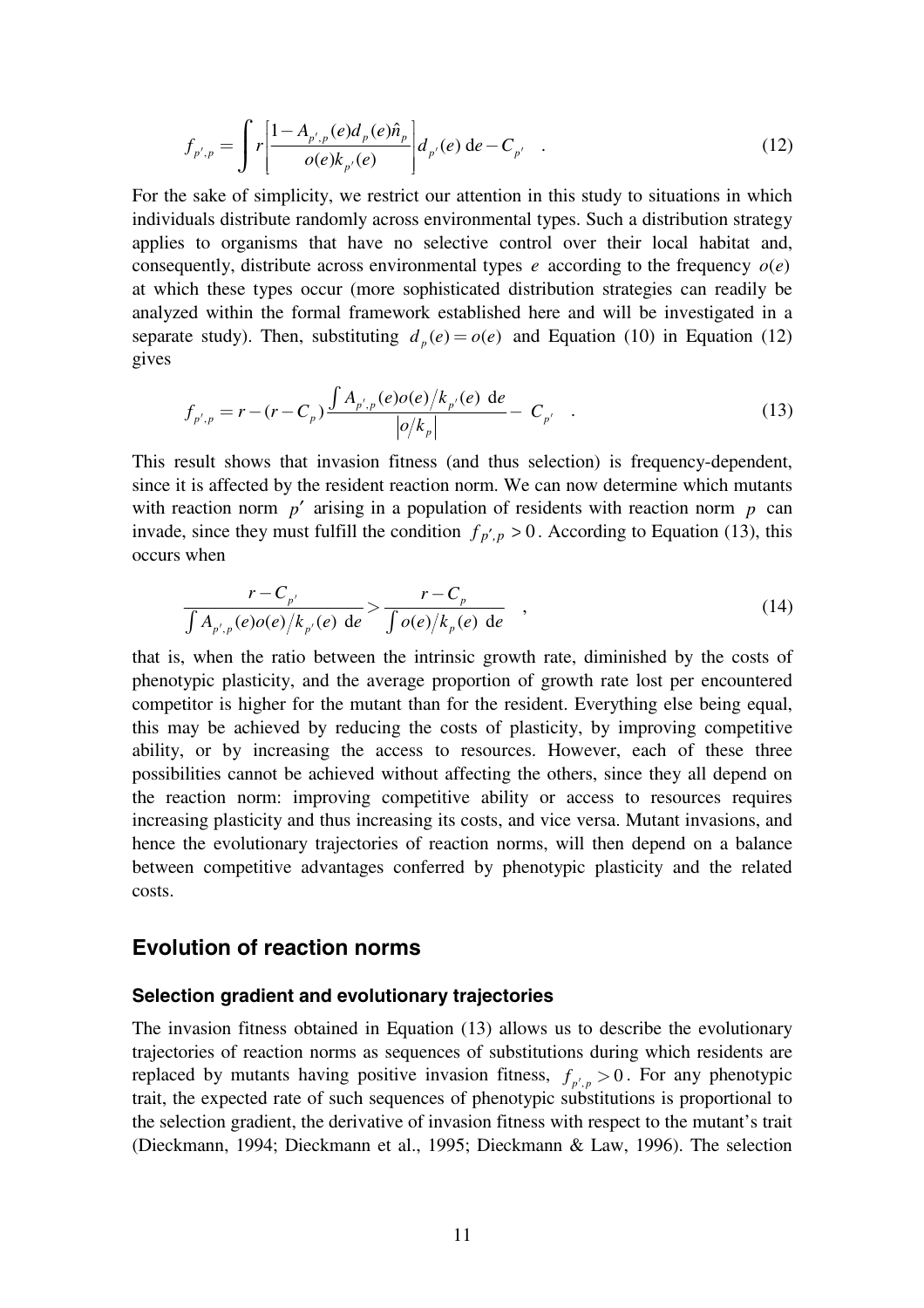gradient also gives the direction of evolution relative to the current value of the trait: it will be positive if an increase in the value of the trait is selectively advantageous, and negative if that increase is unfavorable. It is helpful to realize that the proportionality between the rate of evolutionary change and the selection gradient also applies in models of quantitative genetics (Lande, 1982). The analysis below is thus not restricted to evolutionary changes through sequences of invasion and substitution (Kirkpatrick & Heckman, 1989; Gomulkiewicz & Kirkpatrick, 1992).

To obtain the selection gradient of an infinite-dimensional trait, like a reaction norm, one has to consider the functional definition of a derivative,

$$
g_p(e) = Df_p(e) = \lim_{\varepsilon \to 0} \frac{f_{p+\varepsilon \delta_e, p} - f_{p,p}}{\varepsilon} = \frac{\partial}{\partial \varepsilon} f_{p+\varepsilon \delta_e, p} \Big|_{\varepsilon=0} \quad , \tag{15a}
$$

where  $\delta_e(e') = \delta(e - e')$  is Dirac's delta function peaked at *e*. Applying this definition to the invasion fitness function given in Equation (13) (see Appendix for details), we obtain the selection gradient for a reaction norm *p* ,

$$
g_p(e) = w_m(e)[m(e) - p(e)] + w_{\overline{p}}(e)[\overline{p} - p(e)] \quad , \tag{15b}
$$

with the coefficients  $w_m(e)$  and  $w_{\bar{p}}(e)$  given further below, Equation (16b). Then, under the assumption that mutations affecting different points of the reaction norm occur independently, the selection gradient allows us to describe the expected evolutionary changes in the current shape of the reaction norm  $p$ . Specifically,  $g_p(e)$ determines, for any environmental type *e* , the direction of evolution of the expressed phenotype  $p(e)$ : it is positive if an increase in the phenotypic value  $p(e)$  is advantageous and negative if such a change is unfavorable.

The resulting selection gradient offers two insights. First, it is composed of two qualitatively different selective pressures. One of them points toward the matching phenotype, increasing with the distance between the currently expressed phenotype and the matching phenotype  $m(e) - p(e)$  and weighted by the coefficient  $w_m(e)$ . The other one is directed to the cost-free reaction norm, increasing with the distance between the currently expressed phenotype and the cost-free phenotype  $\bar{p} - p(e)$  and weighted by the coefficient  $w_{\overline{p}}(e)$ . This result confirms the insight, obtained from the invasion fitness, that the evolution of reaction norms depends on a balance between increasing competitive ability and/or the amount of accessible resources via an increase of plasticity on the one hand, and decreasing the costs of plasticity via a decrease in plasticity on the other. The second interesting point is that evolution in one environmental type is not independent from evolution in the others. This is because the cost-free reaction norm is the mean phenotype along the reaction norm as defined in Equation (9):  $\bar{p} = \int p(e)d_p^{\beta}(e) / |d_p^{\beta}|$  de. This implies that any evolutionary change in the phenotype expressed in a particular environmental type will affect the cost-free reaction norm and thus the evolution of the phenotypes expressed in other environmental types. Costs of plasticity can thus be seen as imposing trade-offs between the phenotypes expressed in different environmental types.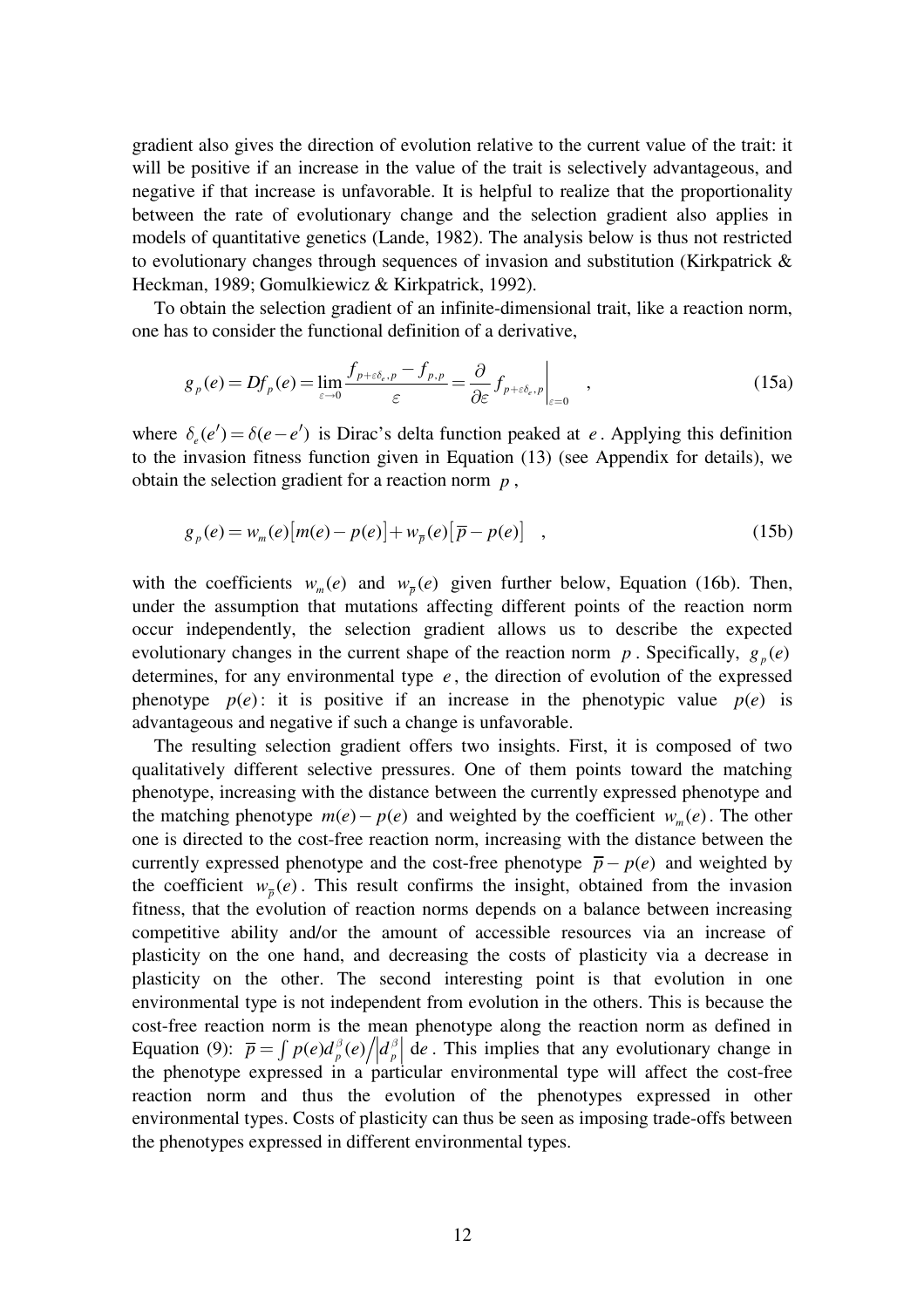### **Outcomes of reaction norm evolution: trading perfect matching against cost avoidance**

The evolution of reaction norms *p* eventually stops when the selection gradient  $g_p$ vanishes. We refer to these outcomes as evolutionary singularities (Metz et al., 1996) and denote them by  $p^*$ . If we assume that second-order terms in  $p(e)$  around the matching phenotype  $m(e)$  and around the cost-free reaction norm  $\bar{p}$  are negligible, solutions of  $g_{p^*} = 0$  can be determined analytically (see Appendix),

$$
p^*(e) = \frac{w_m(e)}{w_m(e) + w_{\overline{p}}(e)} m(e) + \frac{w_{\overline{p}}(e)}{w_m(e) + w_{\overline{p}}(e)} \overline{p}^*,
$$
 (16a)

where  $\overline{p}^*$  is the cost-free reaction norm associated with the singular reaction norm  $p^*$ (see the Appendix for a description of how  $\overline{p}^*$  is determined without knowing  $p^*$ ). The coefficients  $w_n(e)$  and  $w_n(e)$  are the same as those that weigh the two different selective pressures in the selection gradient, Equation (15b), and are given by

$$
w_m(e) = \frac{2(\alpha + 2 \ a)ro(e)s(e)}{k(e)|o/k_{p^*}|} \text{ and } w_{\overline{p}}(e) = \frac{2co^{\beta}(e)}{|o^{\beta}|}, \qquad (16b)
$$

where  $|o^{\beta}|$  and  $|o/k_{p^*}|$  respectively are defined analogously to the constants  $|d_{p^*}^{\beta}|$  and  $|d_{p^*}^{\beta}|/(ok_{p^*})|$  introduced above. Numerical checks for the accuracy of our approximate solution confirm a relative precision of the order of  $10^{-4}$ , whatever the scale of the phenotype  $p^*$ .

As already suggested by the selection gradient, Equation (15), the evolutionarily singular reaction norm, Equation (16), results from a balance between two selective forces. The first one is directed to the matching phenotype  $m(e)$ . It receives an absolute weight  $w_m(e)$  and results from the benefits of an increase in efficiency of resource utilization through phenotypic adaptation. This component purely arises from local density- and frequency-dependent selection since the benefits of a higher efficiency of resource utilization translate into better competitive ability and higher realized carrying capacity. This result highlights how the evolution of phenotypic plasticity can be driven by individual interactions such as intraspecific competition for resources. In contrast, the second component originates from the costs of phenotypic plasticity and pushes the reaction norm toward the cost-free reaction norm  $\bar{p}^*$ , receiving an absolute weight  $w_{\overline{p}}(e)$ .

In addition to the local conditions described by  $o(e)$ ,  $k(e)$ , and  $s(e)$ , several nonlocal parameters affect the weights of these two components. Without costs of phenotypic plasticity,  $c = 0$ , the weight  $w_{\overline{p}}(e)$  vanishes, resulting in a perfectly matched singular reaction norm,  $p^* = m$ . Indeed, it can be shown that, under such conditions, evolution stops when evolutionary changes in the reaction norm can no longer improve resource utilization efficiency in any type of environment,  $\partial E_p / \partial p \big|_{p=p^*}=0$ . As the intensity *c* of costs increases, the singular reaction norm is gradually flattened toward the cost-free reaction norm  $\bar{p}$ <sup>\*</sup> (Fig. 3). Finally, when costs become so large,  $c - \infty$ , that the relative weight toward the matching phenotype  $m(e)$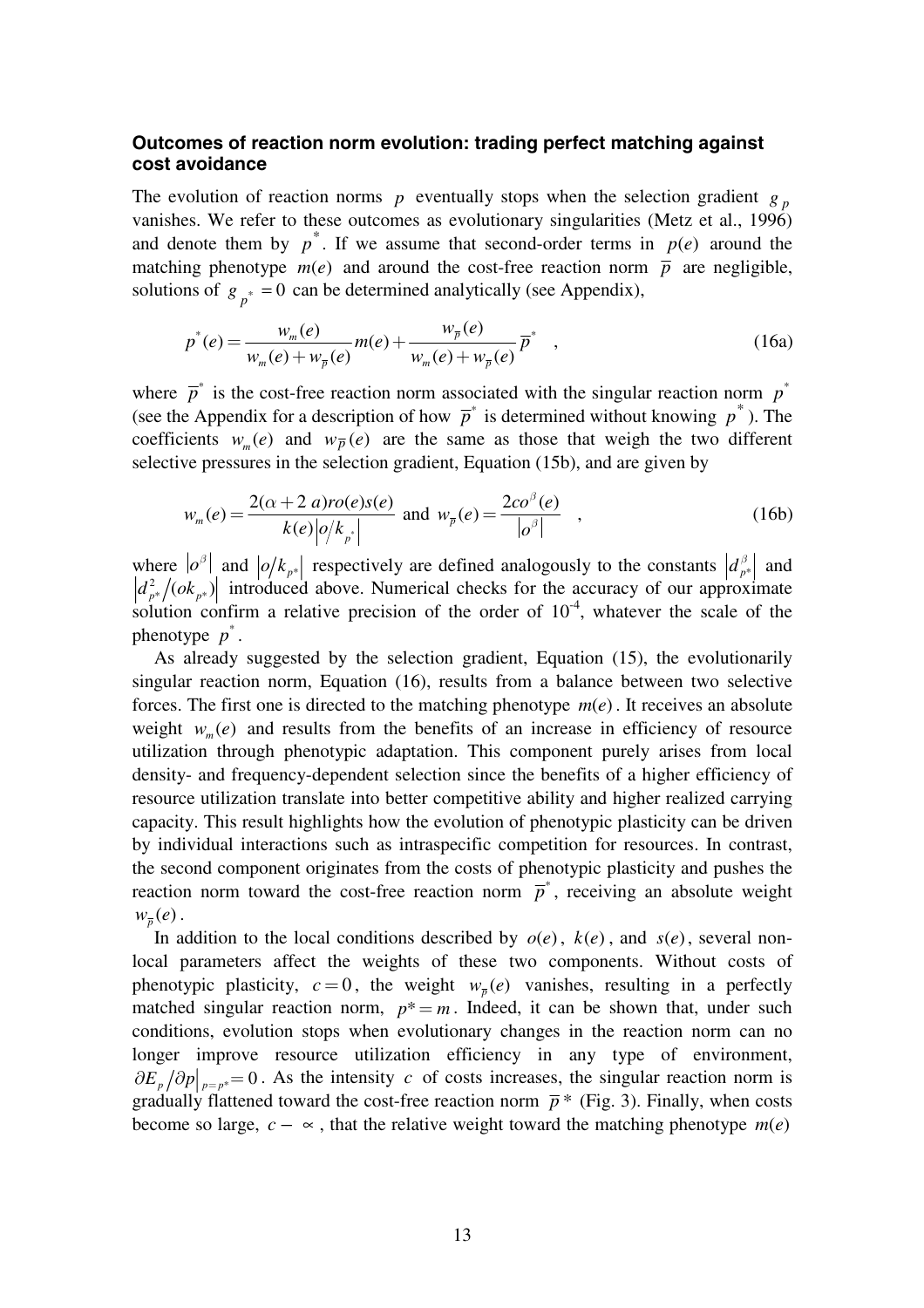

**Figure 3.** Effects of global ecological factors. As in all subsequent figures, the three characteristics of environmental heterogeneity are shown by grayscale bars below the upper panel. These bars depict, for each environmental type, its frequency  $o(e)$  (top bar), the sensitivity to maladaptation  $s(e)$  (middle bar), and its intrinsic carrying capacity  $k(e)$  (bottom bar, for all bars black indicates highest values). Here, all three characteristics of environmental heterogeneity are uniform across environmental types,  $o(e) = s(e) = k(e) = 1$ , and costs of phenotypic plasticity are mixed,  $\beta = 0.5$ . The upper panel shows that matching of the singular reaction norm (thick continuous lines) increases with three global ecological factors: the dependence of the realized carrying capacity on resource utilization efficiency  $(\alpha)$ , the asymmetry of competition ( *a* ), and the intrinsic growth rate (*r* ). Conversely, for increasing costs of phenotypic plasticity (c) the reaction norm is pushed toward the cost-free phenotype  $\overline{p}^*$  (horizontal dashed line).

vanishes,  $w_m / (w_m + w_{\overline{p}}) \rightarrow 0$ , evolution results in the cost-free reaction norm,  $p^* = \overline{p}^*$ , i.e., in the removal of all plasticity. In contrast, a strong impact  $\alpha$  of the efficiency of resource utilization on the realized carrying capacity or a high degree of competitive asymmetry *a* both increase the selection pressures arising from the competitive interactions between individuals and, thus, strengthen the component involving the matching phenotype (Fig. 3). Likewise, a high intrinsic population growth rate *r* enables individuals to withstand higher costs of phenotypic plasticity and there fore also shifts the singular reaction norm toward the matching phenotypes (Fig. 3). However, if  $|o/k_{p*}|$  (the average proportion of the intrinsic growth rate *r* lost per encountered competitor) increases, the selection pressure toward the matching phenotype decreases, which flattens the singular reaction norm toward the cost-free reaction norm. Finally, we note that the singular reaction norm  $p^*$  is invariant under parameter variations that leave the quantity  $(\alpha + 2a)r|\sigma^{\beta}|/(c|\sigma/k_{p^*}|)$  unchanged. This makes it plain that one cannot infer from a reaction norm observed in the field details of the ecological setting that caused its evolution.

The generality of the result in Equations (16) should be appreciated. First, a huge variety of different ecological settings is described by this result – allowing for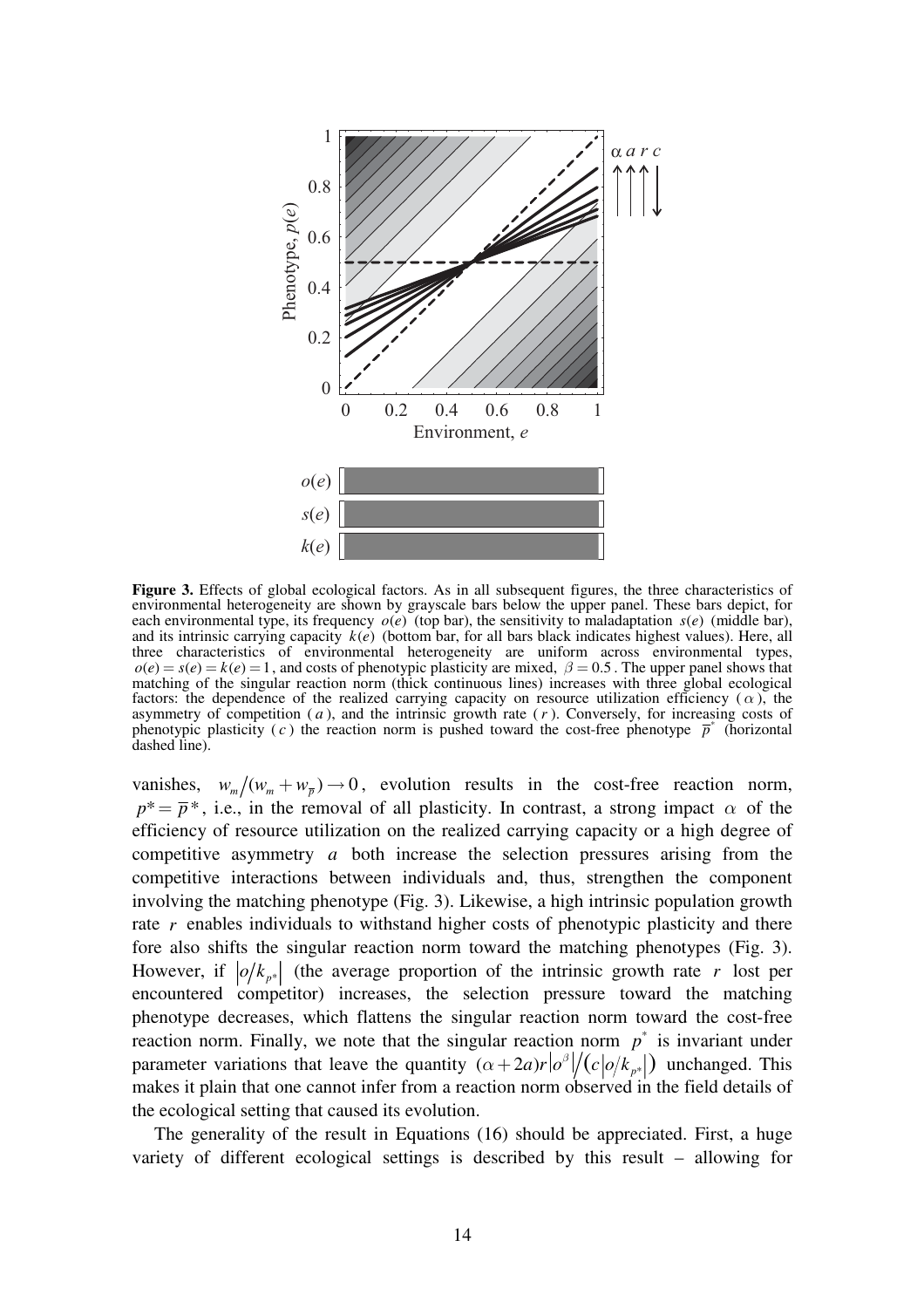variations between plasticity affecting realized carrying capacities and/or competitive abilities  $(\alpha)$ , competition being symmetric and/or asymmetric  $(a)$ , and plasticity implying maintenance and/or production costs  $(\beta)$ , while, in addition, featuring three freely adjustable characteristics of environmental heterogeneity ( *o* , *k* , and *s*). How all these factors jointly determine the shape of evolving reaction norms, by influencing the weights in Equations (16b), is rather complex and could not have been unveiled through less formal reasoning. Second, even when other kinds of density or frequency dependence and other ways of quantifying plasticity costs are considered, the form of Equation (16a) stays unchanged (results not shown). This means that also in such generalized situations the evolutionarily singular reaction norm is shaped by the balance between perfect matching and cost avoidance as quantified in Equation (16a). The only requirement is that local density-dependent vital rates must depend on the distance between the expressed and the matching phenotype, and that plasticity costs must depend on the distance between the expressed and the cost-free phenotype. Then, only the weights  $w_m(e)$  and  $w_{\overline{n}}(e)$ , Equation (16b), change according to the specific functions used for describing these two dependences.

### **Maintenance and production costs of phenotypic plasticity: Are evolutionarily singular reaction norms better matched to frequent environmental types?**

The selection pressures induced by maintenance and production costs of phenotypic plasticity,  $c\sigma^{\beta}(e)[\bar{p}-p(e)]$  (see Appendix and Equation (15b)), sharply differ in their dependence on the frequency distribution *o* of the different environmental types. For maintenance costs,  $\beta = 0$ , the selection pressure does not involve this frequency distribution and only depends on the distance between the expressed phenotype and the cost-free reaction norm, then simply given by the absolute mean of phenotypes,  $\overline{p} = \int p(e) de$ . In contrast, for production costs,  $\beta = 1$ , the selection pressure is directly proportional to the frequency of occurrence of environmental types,  $co(e)[\bar{p} - p(e)],$ and also indirectly depends on that frequency through the cost-free reaction norm, which is then the mean 'realized' phenotype,  $\bar{p} = \int p(e) \rho(e) \, de$ . The direct effect reflects the simple fact that the costs associated with the production of a phenotype  $p(e)$  are paid as frequently as this phenotype is produced. The interpretation of the indirect effect is subtler. Due to the fact that we defined the cost-free reaction norm as the one that minimizes the costs of phenotypic plasticity, it is adjusted such that it balances the direct effect. Production costs associated with a frequent phenotype  $p(e)$ are paid frequently (direct effect), but at the same time, the phenotype  $p(e)$  receives a high weight  $o(e)$  in determining  $\bar{p}$ . This shifts the cost-free reaction norm  $\bar{p}$  closer to that phenotype, reducing the difference  $p(e) - \overline{p}$  and, accordingly, diminishing the selective pressure toward  $\bar{p}$ . This finding is in accordance with our interpretation of the cost-free reaction norm as a developmental property of plastic organisms: we would expect development to evolve such as to produce a cost-free reaction norm which is close to the phenotypes most commonly produced.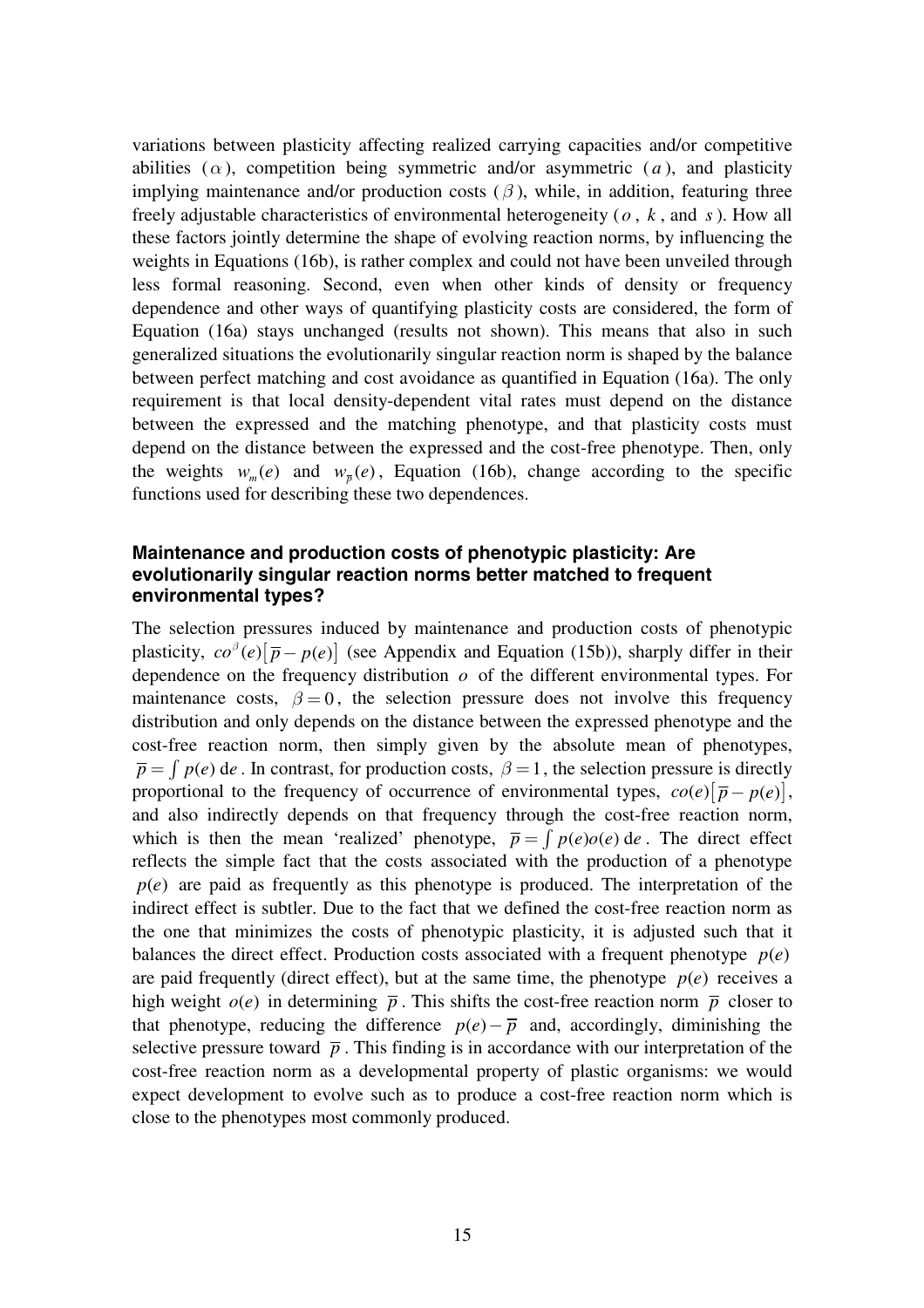

**Figure 4.** Interaction between the type of costs of phenotypic plasticity and the frequency of environmental types. Here, as for the subsequent examples, the ratio  $r/c$ , the asymmetry of competition *a*, and the exponent  $\alpha$  are all kept at 1. In this example, the sensitivity to maladaptation and the intrinsic carrying capacity are uniform,  $\dot{s}(e) = k(e) = 1$ . We assume that intermediate environmental types are more frequent, such that the frequency of environmental types follow a normal distribution peaked at  $e = 0.5$ ,  $o = N(0.5, 0.2)$ . In the upper panel, five evolutionarily singular reaction norms are shown, corresponding to costs of phenotypic plasticity varying from pure maintenance costs,  $\beta = 0$ , to pure production costs,  $\beta = 1$ , with steps of 0.25 in between.

Of course, these differences in selection pressures have repercussions for the singular reaction norm, Equation (16). For pure maintenance costs,  $\beta = 0$ , the frequency distribution *o* of environmental types only affects the component directed at the matching phenotype  $m(e)$ . Consequently, the singular reaction norm is better matched in the environmental types that are frequent. By contrast, for pure production costs,  $\beta = 1$ , the frequency distribution of environmental types is involved in both components, the one pointing toward the matching phenotypes and the one pointing toward the cost-free reaction norm, in such a way that the two effects cancel. In that case, the reaction norm is no longer shaped by the frequencies of the different environmental types, and frequent and infrequent environmental types have an equivalent impact on its evolution. To illustrate this effect, we present in Figure 4 different singular reaction norms evolving in an environmental setting where environmental types have a non-uniform frequency of occurrence (intermediate types are more frequent) for  $\beta$  varying between 0 (pure maintenance costs) and 1 (pure production costs). In the former case, a closely matched phenotype evolves for intermediate environmental types, as these are frequent, whereas obviously no net fitness advantage is to be gained by adjusting the expressed phenotype in extreme types, since these are rare. As  $\beta$  increases and costs of plasticity thus become mixed, the reaction norm straightens and the effect of the frequency of environmental types on the shape of the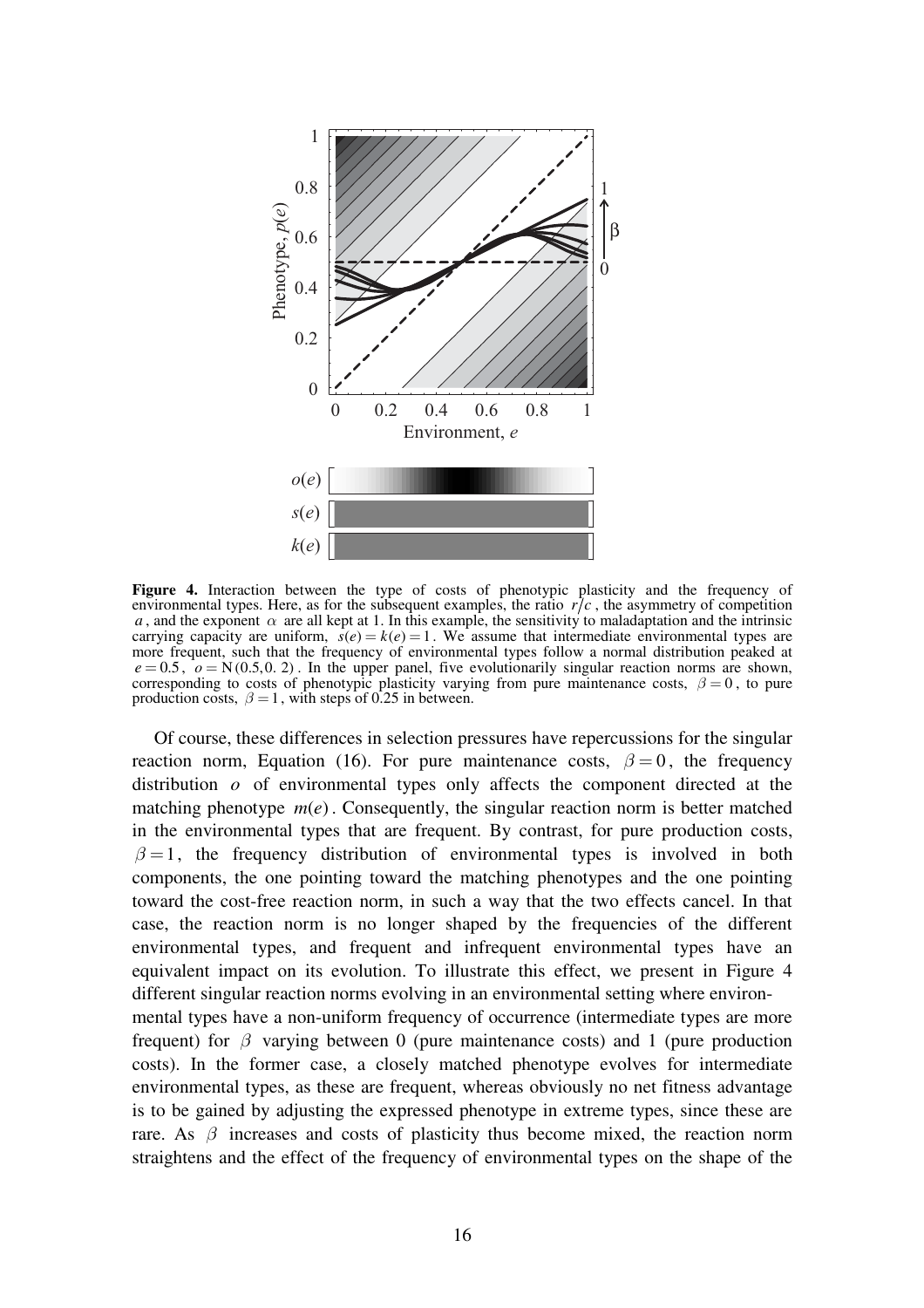reaction norm dwindles. For pure production costs, the frequency of occurrence of environmental types no longer shapes the reaction norm. In particular, infrequent types also induce adjustment of the expressed phenotype.

### **Struggle for life: Better matching under high sensitivity to phenotypic maladaptation and in environments with low intrinsic carrying capacity**

In contrast with the frequency distribution, the impact of the sensitivity to phenotypic maladaptation  $s(e)$  and of the intrinsic carrying capacity  $k(e)$ , representing the quality or quantity of resources in the different environmental types, do not depend on the type of cost of phenotypic plasticity.

A high sensitivity to phenotypic maladaptation  $s(e)$  favors the evolution of a better matching in environmental type  $e$ , Equation (16). Indeed, when  $s(e)$  is high, the costs of imperfect matching,  $p(e) \neq m(e)$ , in terms of lost resource utilization efficiency increase, which of course strengthens the selection pressure toward the matching phenotype. Figure 5 shows the evolutionarily singular reaction norm evolving in an environmental setting where the sensitivity of maladaptation varies according to environmental types (sensitivity increases with environmental types). For environmental types on the far left, sensitivity is weak and, consequently, the reaction norm evolves so as to lie close to the cost-free reaction norm  $\bar{p}^*$ . For environmental types more towards the right, the sensitivity to maladaptation increases significantly, which is illustrated by the narrowing of the isoclines of resource utilization efficiency (depicted by different shades of gray) that are shaped by the matching phenotype and the sensitivity to maladaptation. In this range of environmental types, the reaction norm is molded on these isoclines and lies closer and closer to the matching phenotype. Indeed, as sensitivity to maladaptation increases, it becomes more and more critical to express a resource utilization increase.

Equation (16) also shows that the component of the selection pressure directed toward the matching phenotype decreases with the intrinsic carrying capacity of an environmental type, implying that matching will be weak in environmental types with high intrinsic carrying capacity, whereas better matching will evolve in environmental types with low intrinsic carrying capacity. Figure 6 presents the evolutionarily singular reaction norm that evolves in an environmental setting where resource abundance is heterogeneous across environmental types (extreme environmental types to the left and right offer abundant resources, i.e., high intrinsic carrying capacity, whereas intermediate ones offer little resources, i.e., low intrinsic carrying capacity). The evolutionary outcome may then seem surprising: the singular reaction norm lies close to the matching phenotype for environmental types that offer little resources, whereas, for rich environmental types, it lies close to the cost-free reaction norm. This striking result originates from the fact that, in our model, the evolution of reaction norms is driven by competition for resources and that the distribution of individuals across environmental types is random. When the intrinsic carrying capacity is high, competition between individuals is weak so that individuals that express a maladapted phenotype can still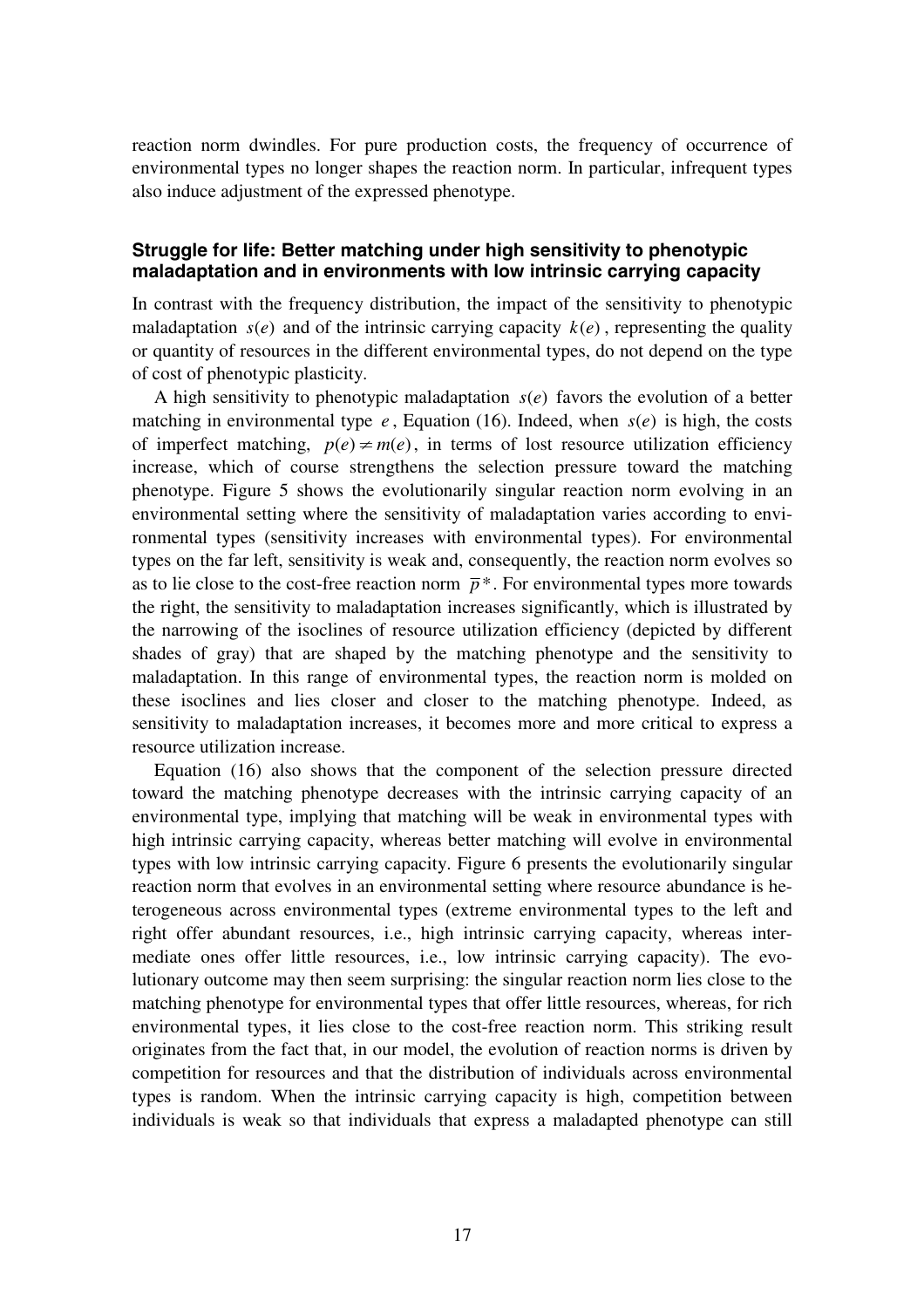

**Figure 5.** Effect of the sensitivity to maladaptation. In this example, the intrinsic carrying capacity and the frequency of environmental types are uniform,  $k(e) = o(e) = 1$ , and costs of phenotypic plasticity are mixed,  $\beta = 0.5$ . We assume that the sensitivity to maladaptation increases with environmental type *e*,  $s(e) = 2 e$ .



**Figure 6.** Effect of differential resource abundance across environmental types. In this example, the sensitivity to maladaptation and the frequency of environmental types are uniform,  $s(e) = o(e) = 1$ , and costs of phenotypic plasticity are mixed,  $\beta = 0.5$ . We assume that extreme environmental types offer abundant resources, whereas intermediate ones offer little resources, as described by a bimodal intrinsic carrying capacity,  $k = N(0.125, 0.077) + N(0.875, 0.077)$ .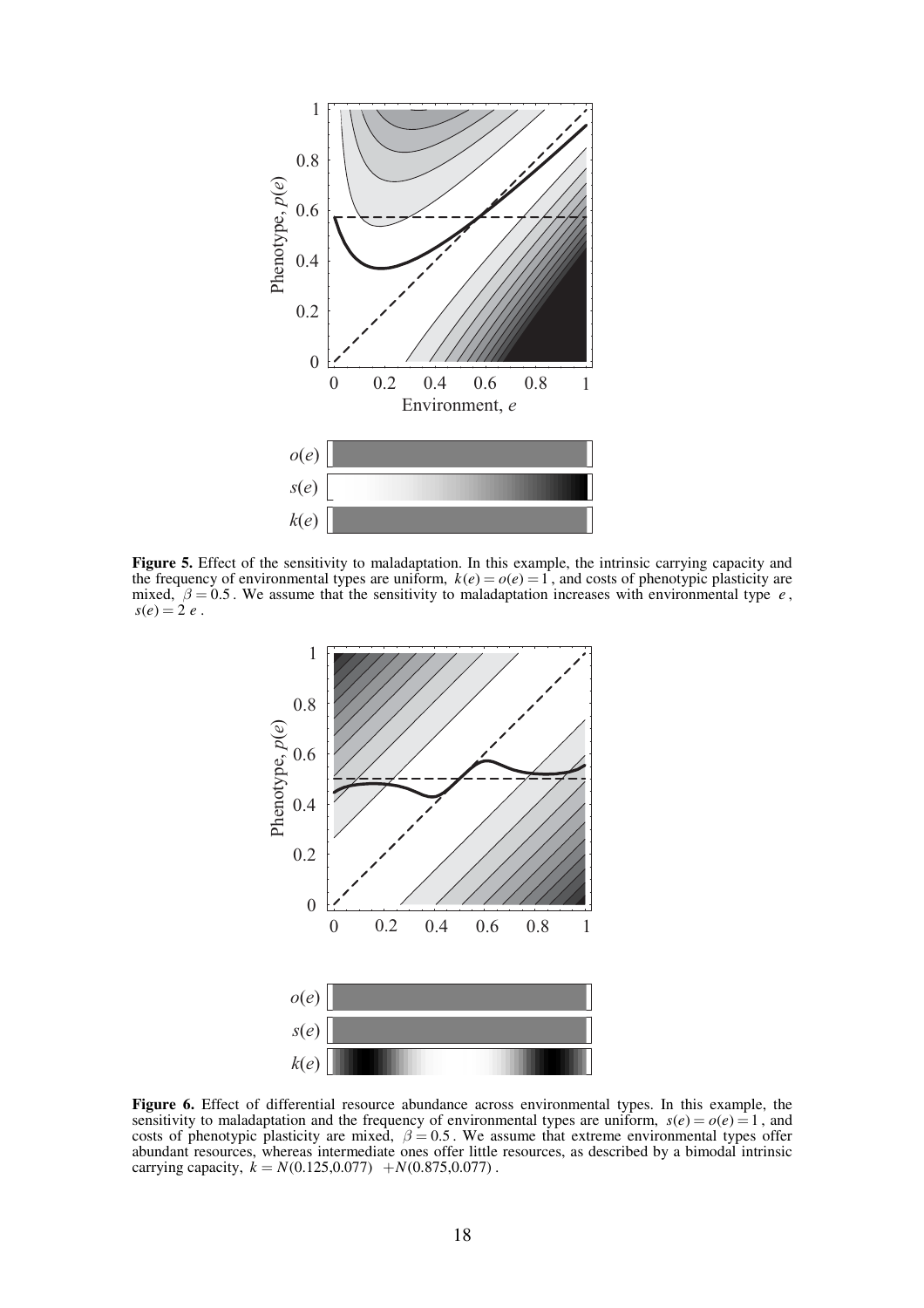acquire some resources. In contrast, when the intrinsic carrying capacity is low, the intensity of competition between individuals increases and, under such extreme conditions, it becomes critical to express a well adapted phenotype that allows taking advantage of the little resources available. In addition to this, since individuals have no selective control of the environmental type in which they live (random distribution), they cannot avoid or escape from poor environments. They must, therefore, be well adapted to the environmental conditions encountered there in order to insure a minimal resource intake.

## **Discussion**

The potential advantage of plastic organisms for dealing with environmental heterogeneity has been acknowledged very early (Schmalhausen, 1949; Levins, 1963; Bradshaw, 1965; Levins, 1968) and conceptual research to predict the conditions that would favor its evolution began in the 1960's (Bradshaw, 1965; Levins, 1968). Yet, despite considerable attention to the matter during the last two decades, some key issues have remained under-investigated. In this study, we have proposed a model for the longterm evolution of phenotypic plasticity that aimed at extending current knowledge in three particular directions. First, we have focused on the evolution of reaction norms under density dependence and frequency-dependent selection arising from interactions between individuals, like competition for resources. Second, to better appreciate the importance of costs of phenotypic plasticity, we have distinguished between maintenance and production costs, showing that these generate very different selective pressures. Finally, we have highlighted the importance of characteristics of environmental heterogeneity by systematically examining the evolutionary impact of the frequency of occurrence of the different environmental types, of the quality and quantity of their resources, and of the sensitivity to maladaptation in these environments.

## **Individual interactions, frequency-dependent selection, and reaction norm evolution**

Most previous theoretical studies considered the evolution of phenotypic plasticity for cases in which plastic organisms were not affected by conspecifics or by interactions with other species. Consequently, selective pressures preventing or promoting the evolution of phenotypic plasticity were mainly restricted to those arising from abiotic environmental factors or, when of biotic origin, did not account for the potential impact of plastic organisms on their environment (affecting, for instance, the availability of resources consumed by the plastic organism). However, it is well known that individual interactions can be primary determinants of phenotypic plasticity, and many experimental studies focused on cases of plasticity in which individuals alter their phenotype in response to interactions with other individuals, like, for instance, in the case of competition for light between plants or for predator-induced defense in some animal species. In a salient review, Agrawal (2001) gives an almost exhaustive list of individual interactions that can trigger plastic processes, categorizing them according to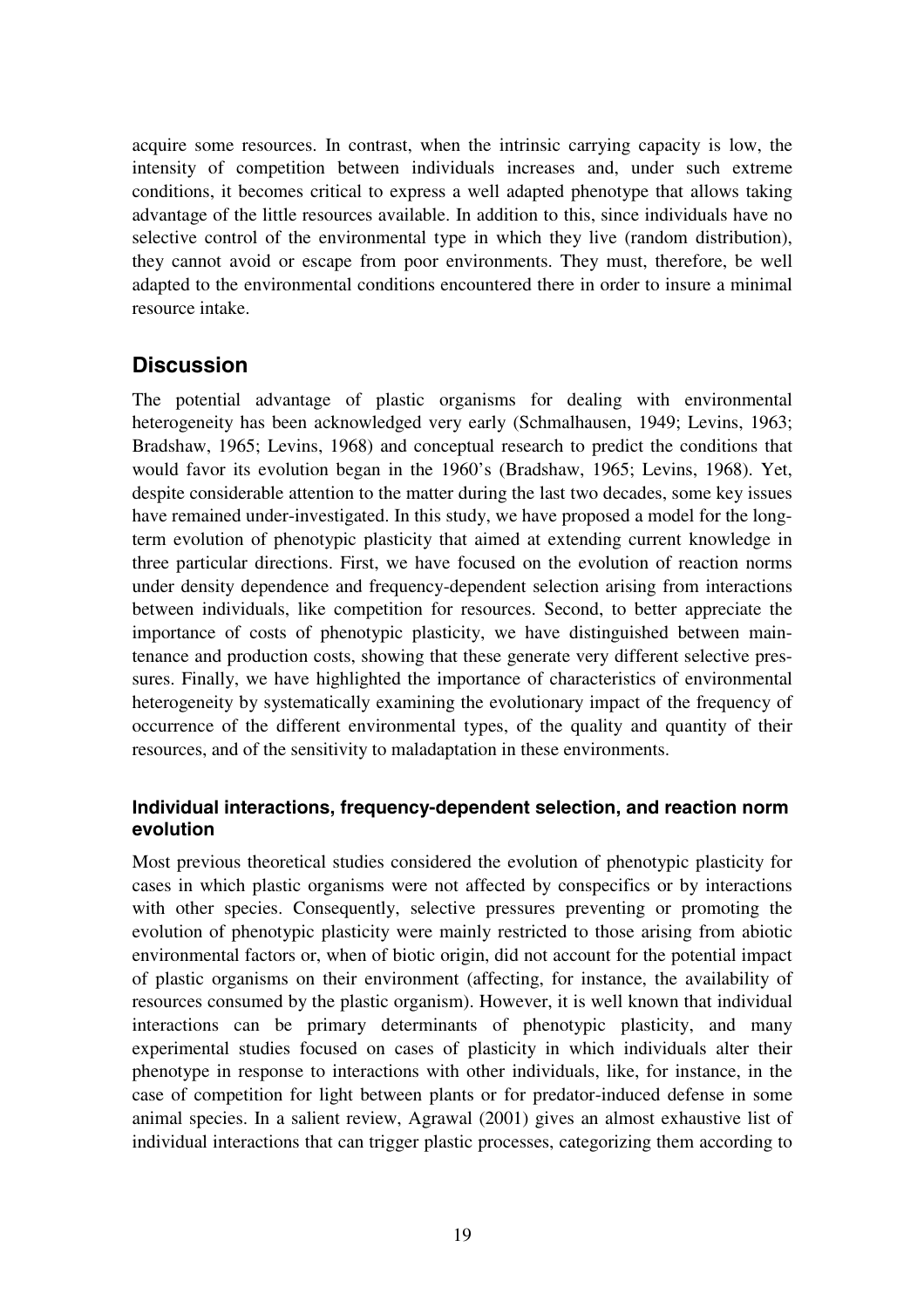five main groups: competition, mutualism, predation (for animals), parasitism/herbivory, and food quality (prey items).

Focusing on resource competition, but without being restricted to it (see last section of the discussion), our study emphasizes how such interactions between individuals can drive the evolution of phenotypic plasticity and mold the shape of the resulting reaction norms. Including individual interactions greatly enhances the realism and scope of models for the evolution of phenotypic plasticity. The reason why earlier models of reaction norm evolution did not focus on such interactions is twofold. First, optimality models cannot account for the nonlinear population dynamics typically arising from individual interactions involving frequency-dependent selection, thus excluding cases in which selective pressures depend on the phenotype of the other individuals present (Meszéna et al., 2001). Second, quantitative genetics studies neglected the ecological complexity arising from intraspecific interactions by focusing on analyses of genetic effects affecting the evolution of phenotypic plasticity (Pigliucci & Schlichting, 1997). One exception is the model by Sasaki & de Jong (1999) which was used to investigate the effects of density dependence on the evolution of phenotypic plasticity. Yet, this model did not account for frequency-dependent selection (Heino et al., 1998), since the interactions between individuals were not influenced by their expressed phenotype, but only by the total number of competitors.

## **Costs of phenotypic plasticity and their interaction with the frequency of environmental types**

Although costs of phenotypic plasticity are frequently mentioned as potential constraints for the evolution of phenotypic plasticity (e.g., Via & Lande, 1985; Schlichting, 1986; Gomulkiewicz & Kirkpatrick, 1992; Scheiner, 1993; Pigliucci, 1996; DeWitt et al., 1998), only three theoretical studies have examined some of their evolutionary consequences (van Tienderen, 1991; Moran, 1992; Léon, 1993), and experimental attempts to evaluate these costs in animals (DeWitt, 1998; Scheiner & Berrigan, 1998; Relyea, 2002) and in plants (Tucic et al., 1998; Donohue et al., 2000; Dorn et al., 2000; van Kleunen et al., 2000; Agrawal et al., 2002; Steinger et al., 2003) have been undertaken only very recently. The general importance of plasticity costs remains to be determined, since the three studies on animals found no or almost no costs of plasticity, whereas four out of the six experiments on plants found unequivocal evidence for such costs, and a fifth one found weaker evidence. All these studies, however, concentrated on only two very specific kinds of phenotypic plasticity: all animal studies dealt with predator-induced defense, and five out of the six experiments on plants dealt with shade avoidance in plants. This narrow focus makes any general conclusions uncertain. Accordingly, we suggest that the range of plastic phenomena experimentally investigated so far is currently not wide enough to corroborate or refute the ubiquity of costs of plasticity in nature.

Including plasticity costs in our model, the reaction norm evolves as a compromise between a perfectly matched reaction norm and a flat reaction norm located at the costfree phenotype. These results extend those of van Tienderen (1991), who, focusing on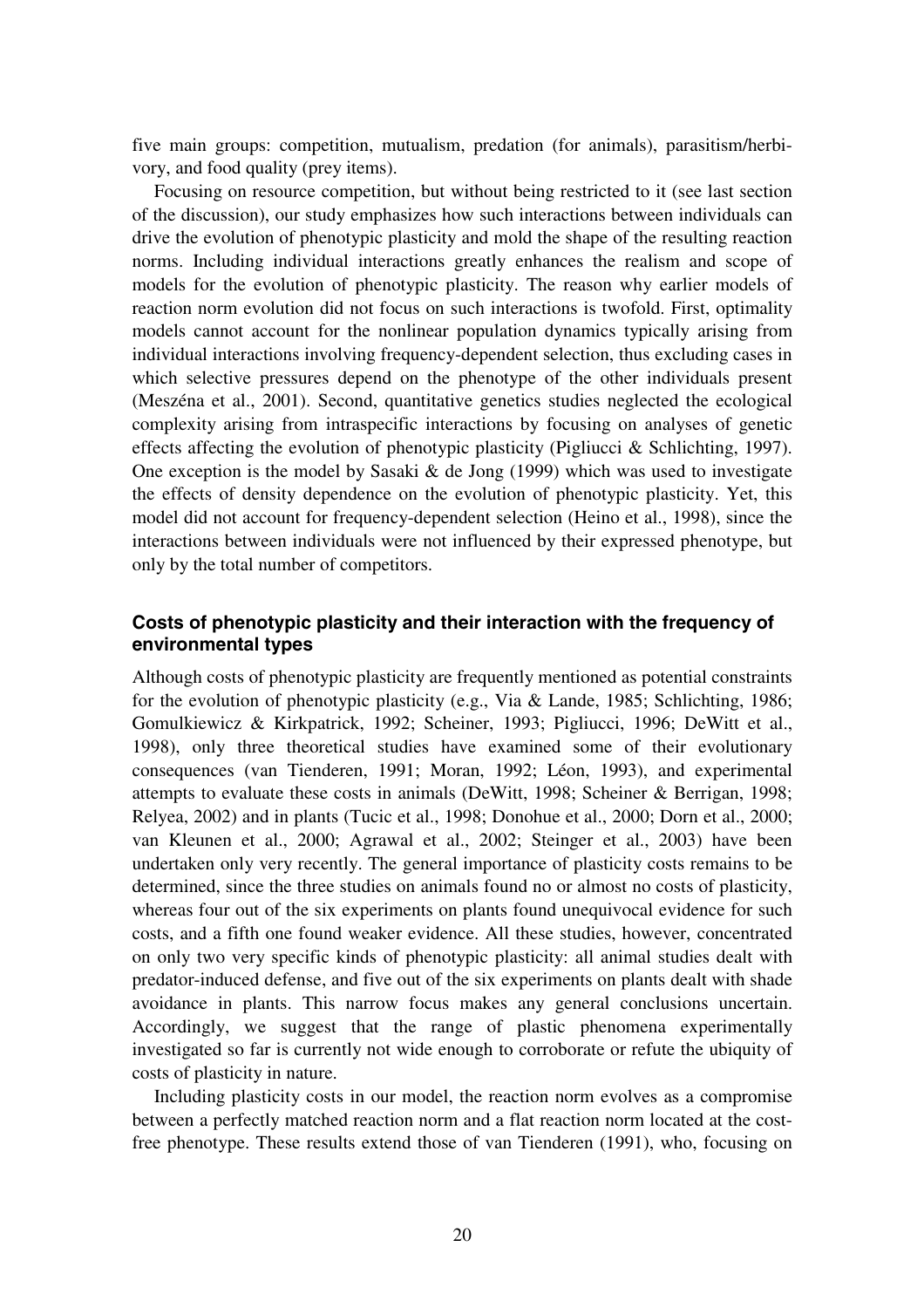plasticity maintenance costs and on organisms facing two discrete environments, gained the same qualitative insight. Elaborating on van Tienderen's findings, we distinguished between plasticity maintenance and production costs (DeWitt et al., 1998). Maintenance costs are defined as expenses for maintaining the potential for being plastic and thus are independent of the frequency at which different phenotypes are expressed. In contrast, plasticity production costs are the production costs that a plastic genotype producing a given phenotype pays in excess to the direct production costs incurred by a fixed genotype producing the same phenotype. This difference in the nature of costs critically affects whether the frequency distribution of environmental types shapes the singular reaction norm. Maintenance costs allow the frequency at which the different types of environment occur to mold the reaction norm, with better matching arising in frequent environmental types, whereas production costs do not. This latter result is rather counterintuitive. All previous studies accounting for the frequency distribution of environmental types predicted better adaptation in frequent environments (e.g., Via & Lande, 1985; van Tienderen, 1991; Kawecki & Stearns, 1993; Zhivotovsky et al., 1996). However, neither of these earlier investigations accounted for production costs. Since production costs are incurred as often as a given phenotype is produced, they actually balance the increased selective pressure for adaptation to frequent environments.

#### **Heterogeneity in sensitivity to maladaptation and resource abundance**

Sensitivity to maladaptation can be seen as capturing the strengths of local selective pressures pointing toward the matching phenotype in the different environmental types, thus evidently resulting in better matching in environmental types where this sensitivity is high. Sensitivity to maladaptation is therefore equivalent to the local sensitivity of fitness (Charlesworth, 1980; Caswell, 1989) or the strength of selection as used in quantitative genetics models (Via & Lande, 1985; van Tienderen, 1991; Gomulkiewicz & Kirkpatrick, 1992; van Tienderen, 1997); it is also similar to the intensity of withinniche selection in the model by Zhivotovsky et al. (1996). Of course, in models detailing the ecology of the organisms considered in each environmental type, the sensitivity function should be directly derived from the underlying ecology, rather than given *a priori* as in the present study.

A more striking result is that reaction norms evolve better matching for environments that are poor in resources, i.e., exhibit low intrinsic carrying capacity. This finding agrees with conclusions drawn by Sasaki & de Jong (1999), who found better adaptation under hard selection in low-productivity (sink) environments. By contrast, Kawecki  $\&$ Stearns (1993) and Zhivotovsky et al. (1996) predicted better matching to be favored in rich environments. This originates from the fact that, in the models by Kawecki and Stearns, and by Zhivotosvksy et al., the amount of accessible resource is independent of the plastic traits. Then, rich environments simply produce more individuals than poor ones, which in turn promotes the evolution of better adaptation to the rich ones. However, in our model, the plastic trait also determines how much of the intrinsically available resources are accessible to competitors by determining their realized carrying capacity, as well as their competitive ability in pairwise contests. The selective pressure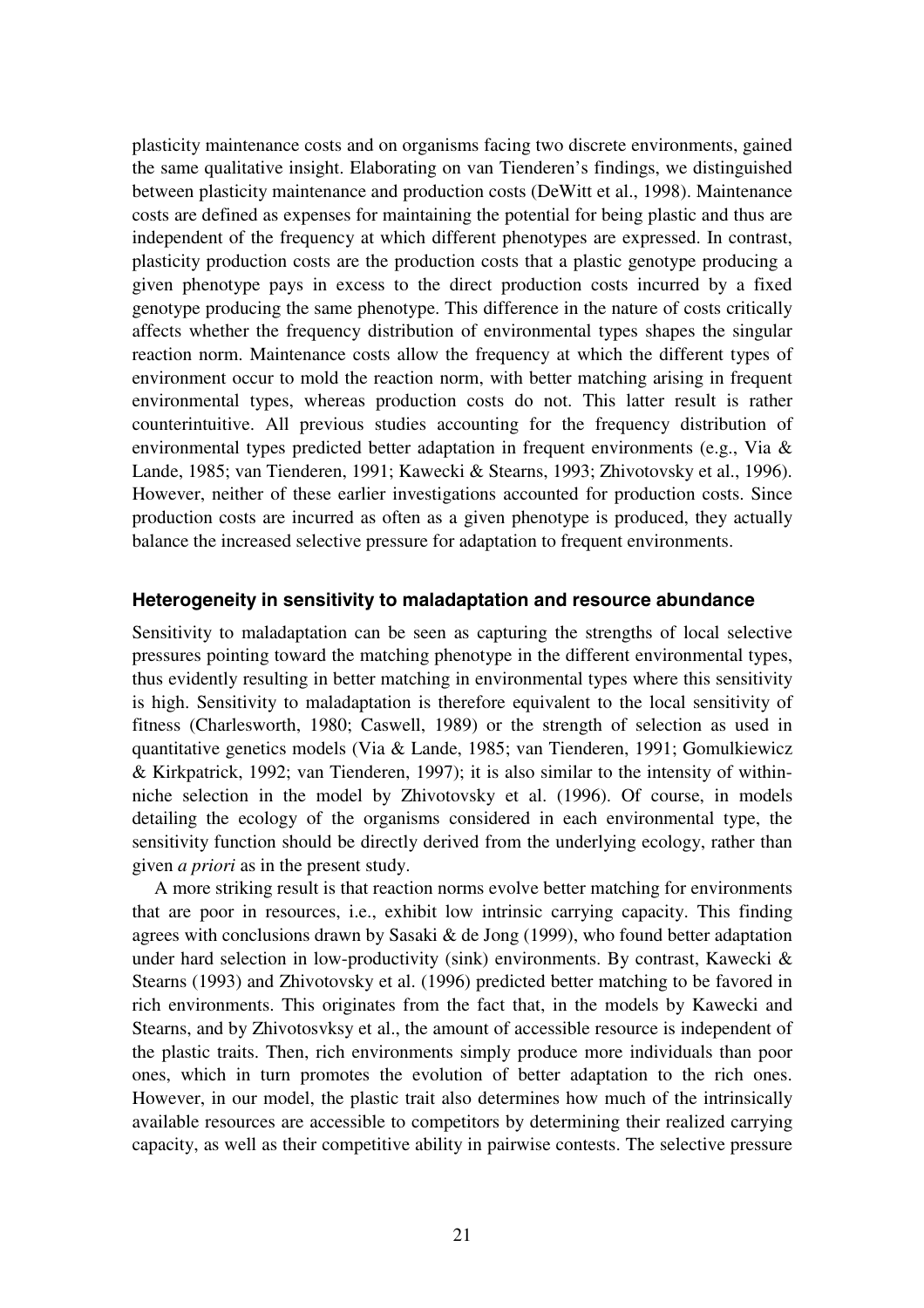to maximize realized carrying capacity and competitive ability is obviously much higher in extreme environments with low intrinsic carrying capacity than in those with high intrinsic carrying capacity, which eventually leads to better adaptation to the former.

### **Assumptions of the model and promising directions for future research**

Several assumptions of the model are worth highlighting and discussing. We traded off genetic details against ecological realism. Therefore, genetic constraints that could prevent the reaction norm from reaching the equilibrium as determined by the selection gradient, like the lack of additive genetic variance or genetic correlations reflecting trade-offs between the reaction norm and other life history traits, are not considered. However, costs of phenotypic plasticity as we defined them can be seen as including a trade-off across phenotypes expressed in different environmental types, which critically constrains the evolution of reaction norms. The cost-free reaction norm in our model corresponds to a non-plastic organism expressing a fixed phenotype, and can be regarded as a developmental property of the organism: it is the phenotype plastic genotypes can reach through cost-free development. We defined this cost-free phenotype as the mean phenotypic value along the reaction norm. This definition implies that the evolution of different points of the reaction norm is coupled: an evolutionary change in the phenotype expressed in a particular environment changes the cost-free phenotype and therefore has repercussions for the evolution of phenotypes expressed in other environmental types. This reflects the widespread idea that no organism is able to achieve the best possible adaptation in every environment and that a plastic organism is therefore like a 'jack of all trades but master of none' (Levins, 1968; Via & Lande, 1985; van Tienderen, 1991; Gomulkiewicz & Kirkpatrick, 1992). Of course, the cost-free reaction norm could be set to any other arbitrary value according to the specific eco-evolutionary problem at hand, but we were interested here in the general evolutionary emergence of phenotypic plasticity relative to fixed development.

Our focus on resource competition and the assumption of quadratic plasticity costs in our model are not critical for the qualitative results. As a matter of fact, these stay qualitatively unchanged whatever the density dependence and the cost function used, as long as these depend on the distance between the expressed and the matching phenotype and between the expressed and the cost-free phenotype, respectively. This means, in particular, that the qualitative insights obtained are valid for types of resource competition other than Lotka-Volterra competition, but also for other types of individual interactions such as predation or sexual selection.

The two most surprising results of our study critically depend on the assumption that individuals distribute randomly across environments. First, production and maintenance costs differ in whether they are weighted by the frequency at which the different phenotypes are expressed. As individuals are randomly distributed, this leads to an interaction between the types of cost of phenotypic plasticity and the frequency of environmental types. Second, better adaptation evolves in environments with low intrinsic carrying capacity, where competition pressure is stronger, because individuals cannot avoid these environments. Random distribution, however, only applies to a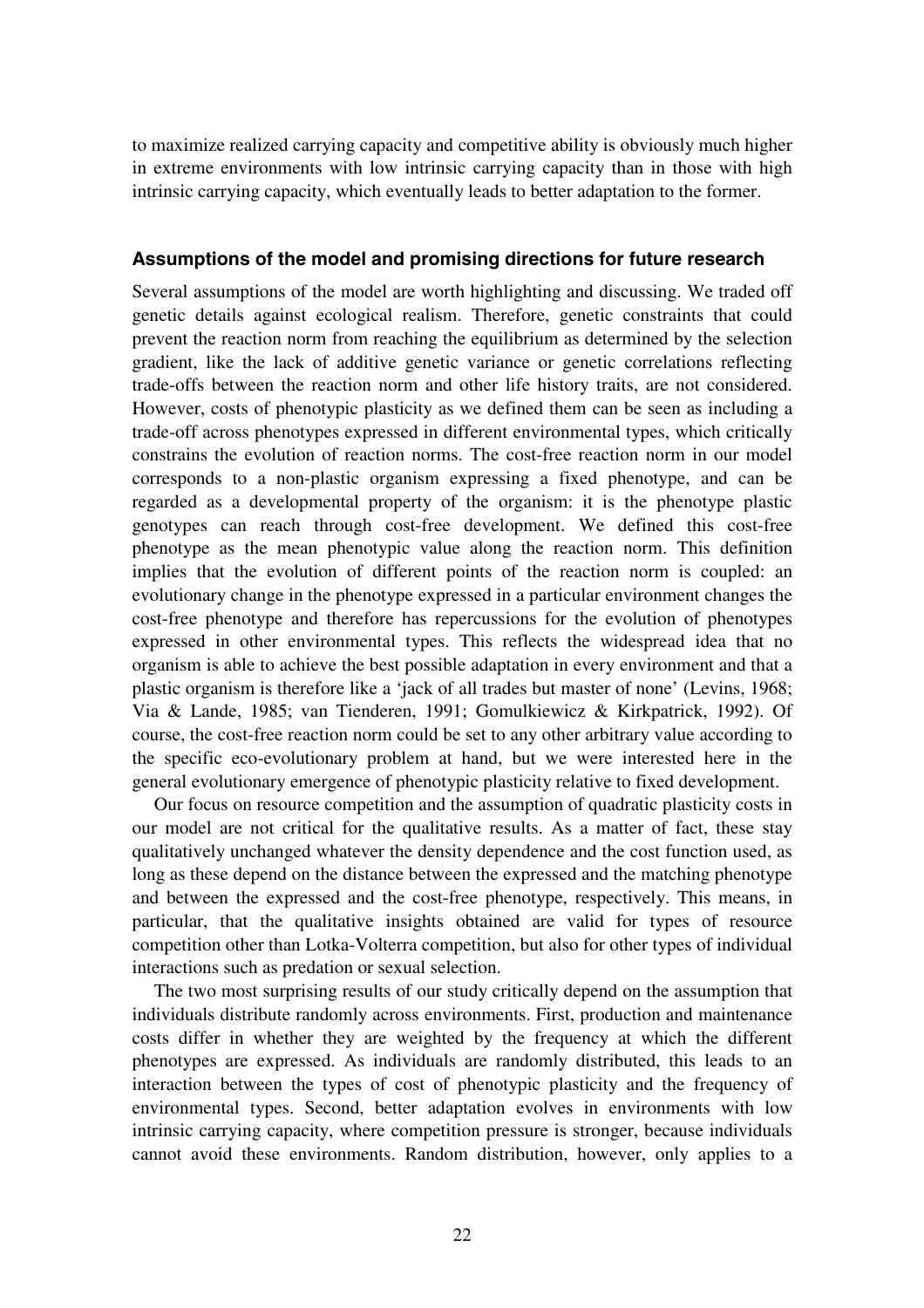certain range of organisms: examples are sessile organisms, like plants or bivalve mollusks, or organisms that have no or limited skills for selecting their habitat. In contrast, many other living beings exhibit more elaborate behavior – like foraging, habitat selection, or selective dispersal – that are bound to change the frequency at which the different environmental types are encountered and, therefore, modify the evolutionary outcomes predicted in this study. We can think, for instance, of organisms that are able to assess the availability of resources across environments and that preferentially settle in environments with high intrinsic carrying capacity. In this case, preliminary results show that individuals evolve better adaptation for rich environments. This illustrates, as has been suggested recently (Zhivotovsky et al., 1996; Scheiner, 1998), that the distribution strategy of individuals may have important repercussions for the evolution of reaction norms. A further possibility arises when distribution behavior and reaction norm evolve jointly. For instance, individual behavior could evolve from random distribution to more sophisticated mechanisms of habitat selection so as to avoid poor environments, allowing, in turn, the reaction norm to evolve from better adaptation to environments with low intrinsic carrying capacity to better adaptation to environments with high intrinsic carrying capacity. The consideration of joint evolution of phenotypic plasticity and distribution strategy therefore opens up exciting avenues for understanding the adaptation of organisms to heterogeneous environments. We will analyze these extensions in a subsequent study.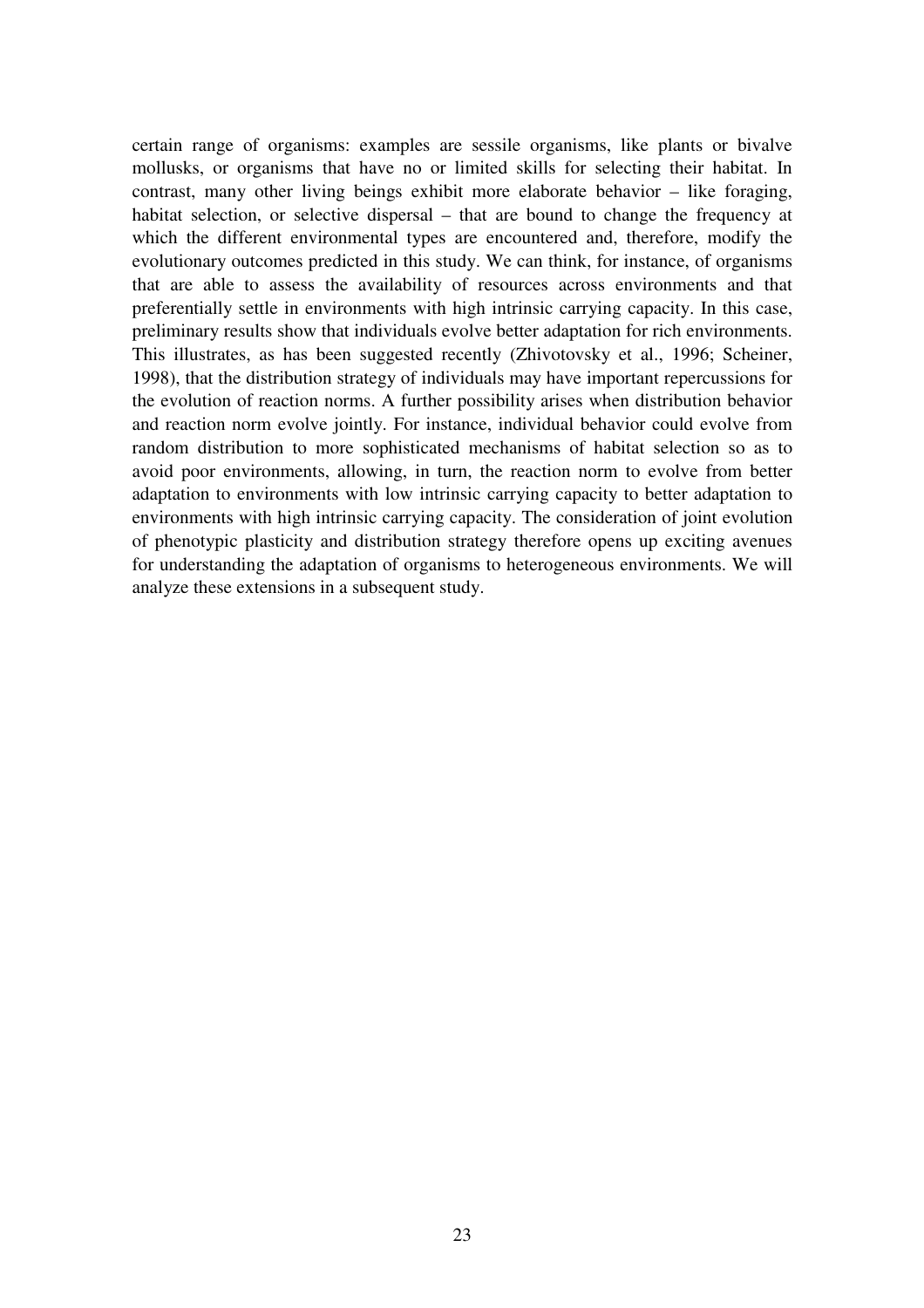# **Appendix**

#### **Selection gradient**

Applying the definition of a functional derivative, Equation (15a), to the invasion fitness given by Equation (13), we obtain the selection gradient. It results from a selection pressure  $w_m(e) [m(e) - p(e)]$  related to local adaptation and a selection pressure  $w_{\overline{p}}(e) [\overline{p} - p(e)]$  related to the costs of phenotypic plasticity,

$$
g_p(e) = Df_p(e) = w_m(e)[m(e) - p(e)] + w_{\bar{p}}(e)[\bar{p} - p(e)]
$$
,

with

$$
w_m(e) = 2\frac{r - C_p}{\left|\rho/k_p\right|} \frac{o(e)s(e)}{k(e)} \left[\frac{\alpha}{E_p^{\alpha+1}(e)} + \frac{2a}{E_p^{\alpha}(e)}\right] \text{ and } w_{\overline{p}}(e) = 2c \frac{o^{\beta}(e)}{\left|\rho^{\beta}\right|} .
$$

#### **Approximations**

The singular reaction norm  $p^*$  is determined by setting the selection gradient equal to zero,  $g_{\mu} = 0$ . This equation can be solved analytically if we neglect second-order terms in  $p(e)$ <sup>p</sup> around  $m(e)$  and  $\bar{p}$ . We thus obtain the approximated selection gradient,

$$
g_p(e) = \frac{2r(\alpha+2a)}{\left|o/k_p\right|}\frac{o(e) \ s(e)}{k(e)}\left[m(e) - p(e)\right] + 2c\frac{o^{\beta}(e)}{\left|o^{\beta}\right|}\left[\overline{p} - p(e)\right].
$$

#### **Computation of the constants**

With

$$
I_1 = \int \frac{w_m(e)\sigma^{\beta}(e)m(e)}{w_m(e) + w_{\overline{p}}(e)} de ,
$$
  

$$
I_2 = \int \frac{w_{\overline{p}}(e)\sigma^{\beta}(e)}{w_m(e) + w_{\overline{p}}(e)} de ,
$$

and with  $p^*$  given by Equations (16),  $\overline{p}^*$  and  $|o/k_{p^*}|$  are determined numerically by solving the following system of equations,

$$
\overline{p}^* = \frac{I_1}{|\rho^{\beta}| - I_2} \quad \text{and} \quad |\rho/k_{p^*}| = \int \frac{o(e)}{k(e)E_{p^*}^{\alpha}(e)} \, de \quad .
$$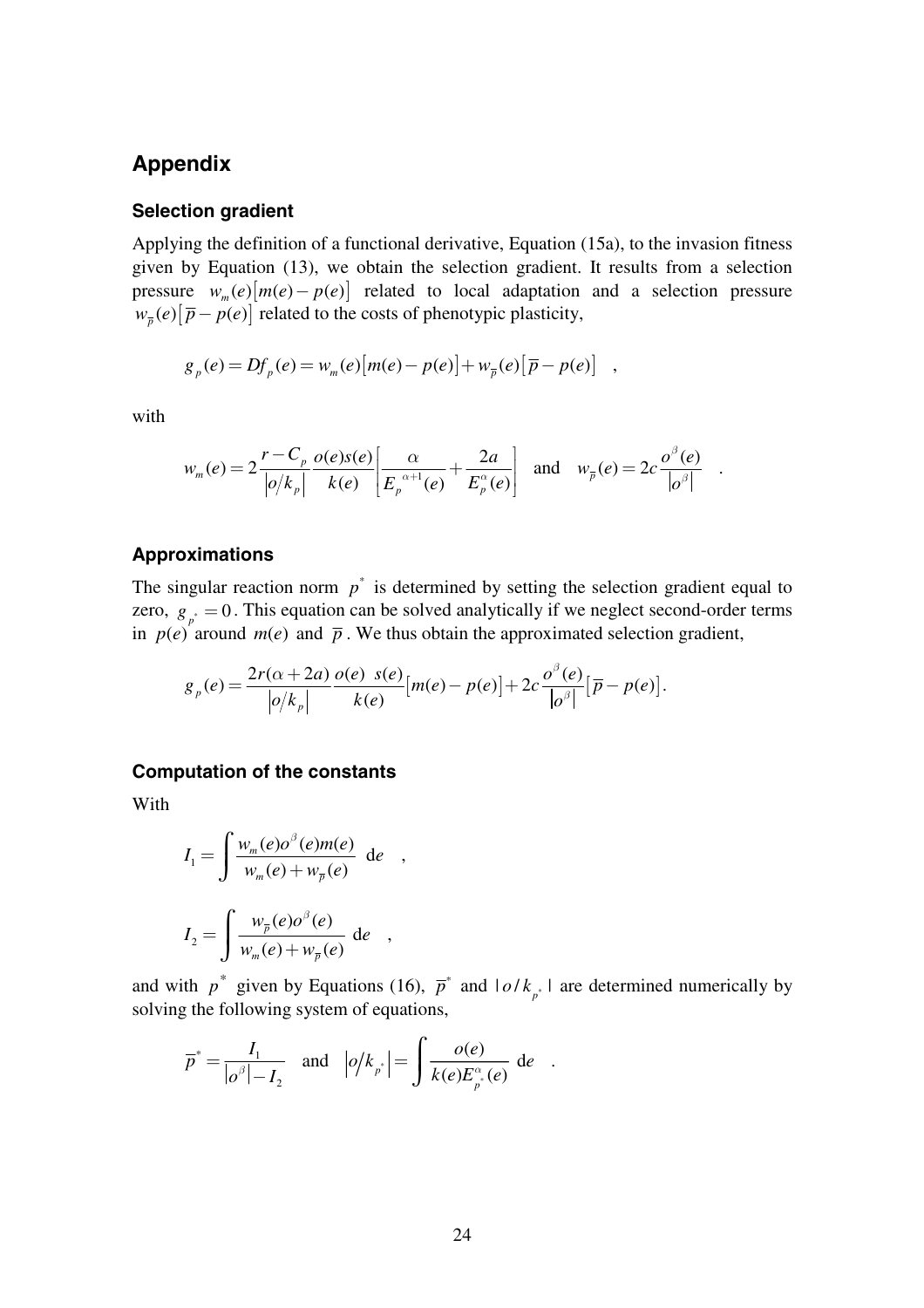## **References**

- Agrawal, A.A. 2001. Phenotypic plasticity in the interactions and evolution of species. *Science* 294: 321-326.
- Agrawal, A.A., Conner, J.K., Johnson, M.T.J. & Wallsgrove, R. 2002. Ecological genetics of an induced plant defense against herbivores: additive genetic variance and costs of phenotypic plasticity. *Evolution* 56: 2206-2213.
- Bradshaw, A.D. 1965. The evolutionary significance of phenotypic plasticity in plants. *Adv. Genet.* 13: 115-155.
- Brown, J.S. & Vincent, T.L. 1988. The evolution of ESS theory. *Annu. Rev. Ecol. Syst.* 19: 423-443.
- Caswell, H. 1989. *Matrix population models: construction, analysis, and interpretation*. Sinauer, Sunderland.
- Charlesworth, B. 1980. *Evolution in age-structured populations*. Cambridge University Press, Cambridge.
- DeWitt, T.J. 1998. Costs and limits of phenotypic plasticity: tests with predator-induced morphology and life history in a freshwater snail. *J. Evol. Biol.* 11: 465-480.
- DeWitt, T.J., Sih, A. & Wilson, D.S. 1998. Costs and limits of phenotypic plasticity. *Trends Evol. Ecol.* 13: 77-81.
- Dieckmann, U. 1994. *Coevolutionary dynamics of stochastic replicator systems*. Central Library of the Research Center, Juelich.
- Dieckmann, U. 1997. Can adaptive dynamics invade? *Trends Evol. Ecol.* 12: 128-131.
- Dieckmann, U. & Law, R. 1996. The dynamical theory of coevolution: a derivation from stochastic ecological processes. *J. Math. Biol.* 34: 579-612.
- Dieckmann, U., Marrow, P. & Law, R. 1995. Evolutionary cycling of predator-prey interactions: population dynamics and the Red Queen. *J. Theor. Biol.* 176: 91-102.
- Donohue, K., Messiqua, D., Pyle, E.H., Heschel, M.S. & Schmitt, J. 2000. Evidence of adaptive divergence in plasticity: density- and site-dependent selection on shadeavoidance responses in *Impatiens capensis*. *Evolution* 54: 1956-1968.
- Dorn, L.A., Pyle, E.H. & Schmitt, J. 2000. Plasticity to light cues and resources in *Arabidopsis thaliana*:testing adaptive value and costs. *Evolution* 54: 1982-1994.
- Ferrière, R. & Gatto, M. 1995. Lyapunov exponents and the mathematics of invasion in oscillatory or chaotic populations. *Theor. Pop. Biol.* 48: 126-171.
- Gavrilets, S. & Scheiner, S.M. 1993a. The genetics of phenotypic plasticity. V. Evolution of reaction norm shape. *J. Evol. Biol.* 6: 31-48.
- Gavrilets, S. & Scheiner, S.M. 1993b. The genetics of phenotypic plasticity. VI. Theoretical predictions for directional selection. *J. Evol. Biol.* 6: 49-68.
- Geritz, S.A.H., Kisdi, E., Meszéna, G. & Metz, J.A.J. 1998. Evolutionary singular strategies and the adaptive growth and branching of the evolutionary tree. *Evol. Ecol.* 12: 35-37.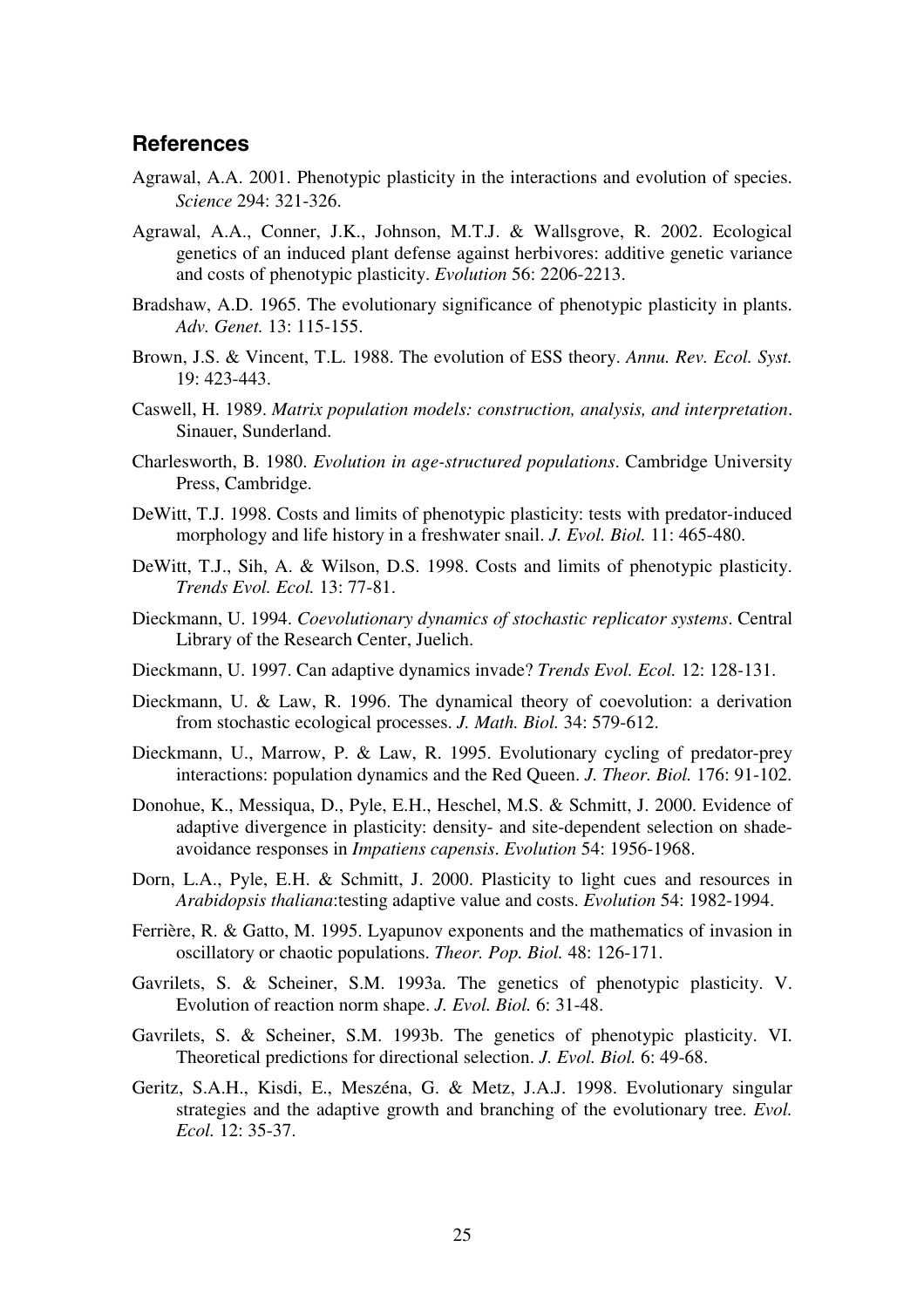- Gomulkiewicz, R. & Kirkpatrick, M. 1992. Quantitative genetics and the evolution of reaction norms. *Evolution* 46: 390-411.
- Heino, M., Metz, J.A.J. & Kaitala, V. 1998. The enigma of frequency-dependent selection. *Trends Evol. Ecol.* 13: 367-370.
- Houston, A.I. & McNamara, J.M. 1992. Phenotypic plasticity as a state-dependent lifehistory decision. *Evol. Ecol.* 6: 243-253.
- Kawecki, T.J. 1993. Age and size at maturity in a patchy environment: fitness maximization versus evolutionary stability. *Oikos* 66: 309-317.
- Kawecki, T.J. & Stearns, S.C. 1993. The evolution of life histories in spatially heterogeneous environments: optimal reaction norms revisited. *Evol. Ecol.* 7: 155- 174.
- Kirkpatrick, M. & Heckman, N. 1989. A quantitative genetic model for growth, shape, reaction norms, and other infinite-dimensional characters. *J. Math. Biol.* 27: 429- 450.
- Lande, R. 1982. A quantitative genetic theory of life history evolution. *Ecology* 63: 607- 615.
- Léon, J.A. 1993. Plasticity in fluctuating environments. In: *Adaptation in Stochastic Environments* (J. Yoshimura & C.W. Clark, eds), Vol. 98, pp. 105-121. Springer-Verlag, Berlin.
- Levins, R. 1963. Theory of fitness in a heterogeneous environment. II. Developmental flexibility and niche selection. *Am. Nat.* 47: 75-90.
- Levins, R. 1968. *Evolution in changing environments*. Princeton University Press, Princeton.
- Maynard-Smith, J. 1982. *Evolution and the theory of games*. Cambridge University Press, Cambridge.
- Meszéna, G., Kisdi, E., Dieckmann, U., Geritz, S.A.H. & Metz, J.A.J. 2001. Evolutionary optimization models and matrix games in the unified perspective of adaptive dynamics. *Selection* 2: 193-210.
- Metz, J.A.J., Geritz, S.A.H., Meszéna, G., Jacobs, F. & Heerwaarden, J.S.V. 1996. Adaptive dynamics: a geometrical study of the consequences of nearly faithful reproduction. In: *Dynamical systems and their applications* (S.J. van Strien & S.M.V. Lunel, eds), pp. 147-194. Elsevier, North Holland.
- Metz, J.A.J., Nisbet, R.M. & Geritz, S.A.H. 1992. How should we define fitness for general ecological scenarios. *Trends Evol. Ecol.* 7: 198-202.
- Moran, N.A. 1992. The evolutionary maintenance of alternative phenotypes. *Am. Nat.* 139: 971- 989.
- Pigliucci, M. 1996. How organisms respond to environmental changes: from phenotypes to molecules (and vice versa). *Trends Evol. Ecol.* 11: 168-173.
- Pigliucci, M. & Schlichting, C.D. 1997. On the limits of quantitative genetics for the study of phenotypic evolution. *Acta Biotheorica* 45: 143-160.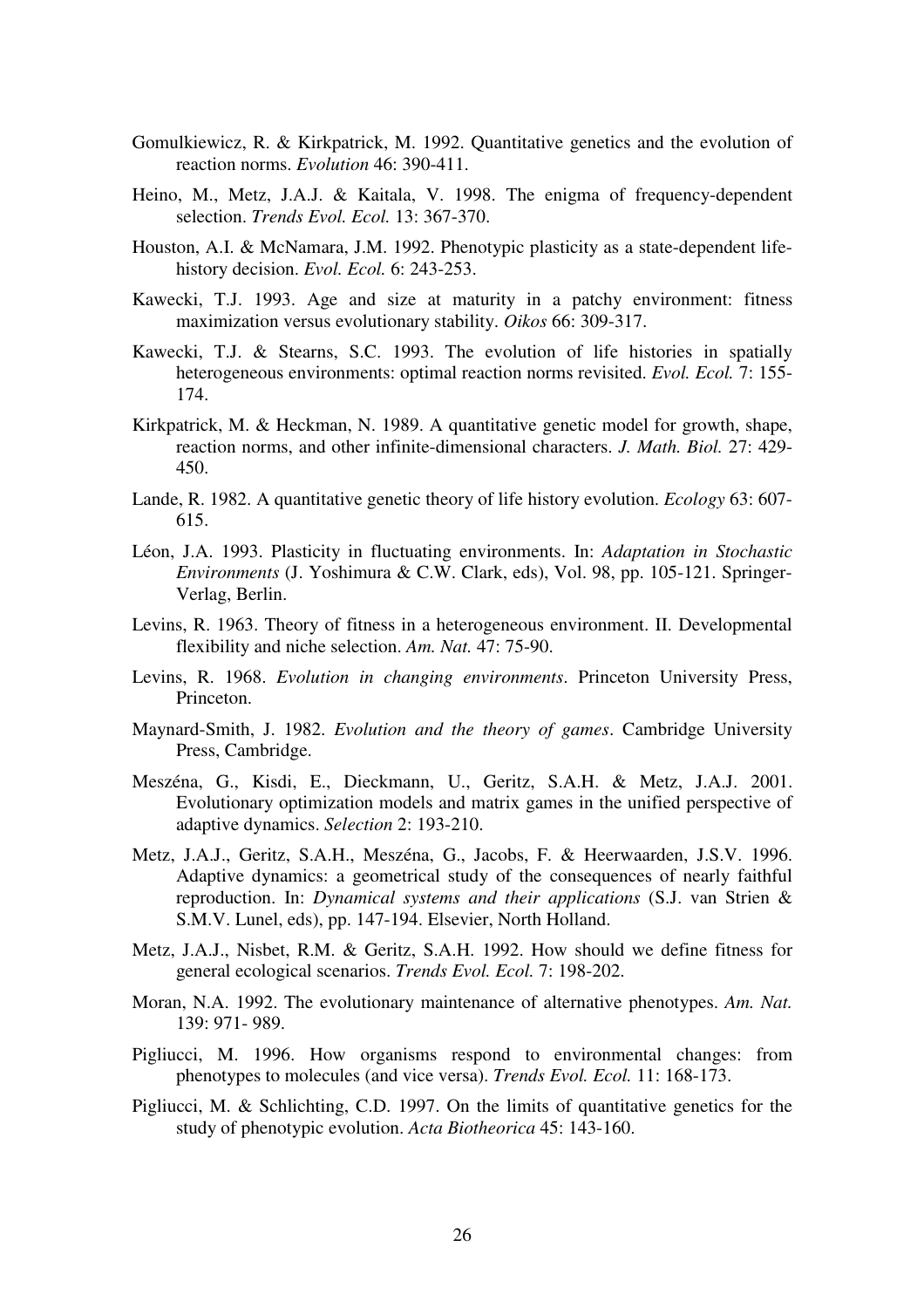- Rand, D.A., Wilson, H.B. & McGlade, J.M. 1994. Dynamics and evolution: evolutionarly stable attractors, invasion exponents and phenotypic dynamics. *Philos. T. Roy. Soc. B* 343: 261-283.
- Relyea, R.A. 2002. Costs of phenotypic plasticity. *Am. Nat.* 159: 272-282.
- Sasaki, A. & de Jong, G. 1999. Density dependence and unpredictable selection in a heterogeneous environment: compromise and polymorphism in the ESS reaction norm. *Evolution* 53: 1329-1342.
- Scheiner, S.M. 1993. Genetics and evolution of phenotypic plasticity. *Annu. Rev. Ecol. Syst.* 24: 35-68.
- Scheiner, S.M. 1998. The genetics of phenotypic plasticity. VII. Evolution in a spatially-structured environment. *J. Evol. Biol.* 11: 303-320.
- Scheiner, S.M. & Berrigan, D. 1998. The genetics of phenotypic plasticity. VIII. The costs of plasticity in *Daphnia pulex*. *Evolution* 52: 545-555.
- Schlichting, C.D. 1986. The evolution of phenotypic plasticity in plants. *Annu. Rev. Ecol. Syst.* 17: 667-693.
- Schlichting, C.D. & Pigliucci, M. 1993. Control of phenotypic plasticity via regulatory genes. *Am. Nat.* 142: 366-370.
- Schlichting, C.D. & Pigliucci, M. 1995. Gene regulation, quantitative genetics, and the evolution of reaction norms. *Evol. Ecol.* 9: 154-168.
- Schmalhausen, II. 1949. *Factors of evolution: The theory of stabilizing selection*. Blakiston, Philadelphia.
- Stearns, S.C. & Koella, J.C. 1986. The evolution of phenotypic plasticity in life-history traits: prediction of reaction norms for age and size at maturity. *Evolution* 40: 893- 913.
- Steinger, T., Roy, B.A. & Stanton, M.L. 2003. Evolution in stressful environments. II: adaptive value and costs of plasticity in response to low light in *Sinapis arvensis*. *J. Evol. Biol.* 16: 313-323.
- Sultan, S.E. 1987. Evolutionary implications of phenotypic plasticity in plants. *Evol. Biol.* 21: 127-178.
- Travis, J. 1994. Evaluating the adaptive role of morphological plasticity. In: *Ecological morphology: Integrative organismal biology* (P.C. Wainwright & S.M. Reilly, eds), pp. 99-122. University of Chicago Press, Chicago.
- Tucic, B., Tomic, V., Avramov, S. & Pemac, D. 1998. Testing the adaptive plasticity of *Iris pumila* leaf traits to natural light conditions using phenotypic selection analysis. *Acta Œcologia* 19: 473-481.
- van Kleunen, M., Fisher, M. & Schmid, B. 2000. Costs of plasticity in foraging characteristics of the clonal plant *Ranunculus reptans*. *Evolution* 54: 1947–1955.
- van Tienderen, P.H. 1991. Evolution of generalists and specialists in spatially heterogeneous environments. *Evolution* 45: 1317-1331.
- van Tienderen, P.H. 1997. Generalists, specialists, and the evolution of phenotypic plasticity in sympatric populations of distinct species. *Evolution* 51: 1372-1380.